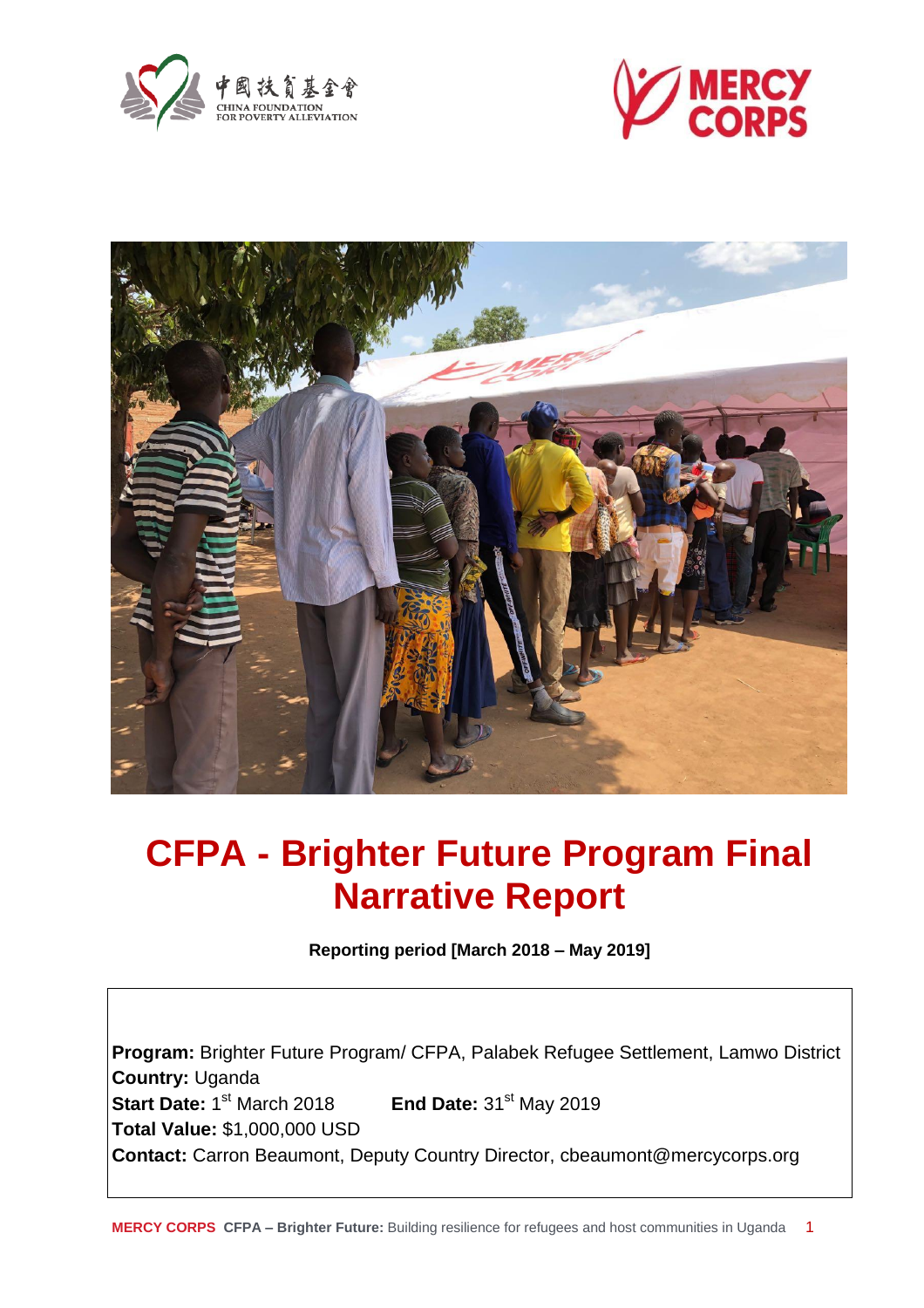# **ACKNOWLEDGEMENT**

**Our deepest gratitude to Mr. He Daofeng and Ms. Angela Cui Yang for the generous donation and care to those who are in need of support in Palabek refugee settlement, Lamwo District, Uganda.**

**Our special thanks to Mr. Paul Dudley Hart and Mrs. Jane Hart for the support to this partnership.**

**Not only does this programme contribute to meeting immediate needs and longer term development of South Sudanese refugees in Northern Uganda, but also furthers CFPA – MC partnership on the ground.**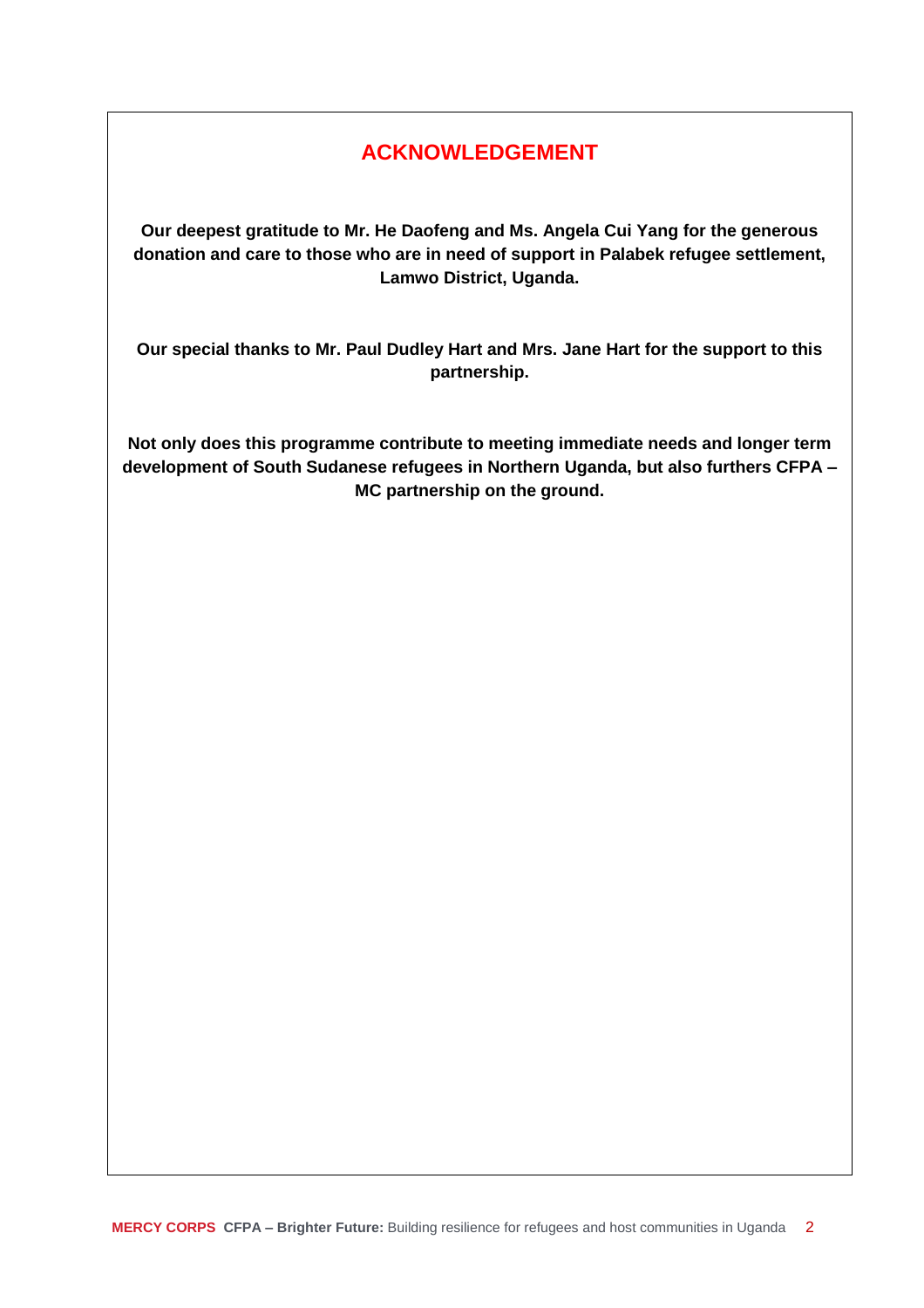# **Summary of program progress and performance:**

Mercy Corps and CFPA collaborated to implement the 15 month long **Brighter Future** program (March 2018 – May 2019). The overall goal of the program is to meet basic needs and improve food security and livelihood opportunities for refugees and Ugandans in Lamwo District, Uganda, targeting 3,800 beneficiaries (2,660 refugees and 1,140 host community members). Specifically, the program focused on:

- 1. Meeting basic needs for South Sudanese refugees in Palabek Refugee Settlement, Lamwo District, Uganda.
- 2. Increasing agricultural production and productivity among South Sudanese refugees and Ugandan smallholder farmers in Lamwo District, Uganda.
- 3. Increasing off-farm incomes among youth in refugee and host communities by means of micro business or other income generating activities.

The program goal was "To meet basic needs and improve food security and livelihood opportunities for refugees and Ugandans in Lamwo District, Uganda thereby advancing refugee self-reliance and host community economic resilience". The program therefore aims to meet the basic needs of refugees and host communities while strengthening market systems and resilience capacities, one of the core strategies for Mercy Corps in Uganda. Brighter Future, working together with the CFPA team from China, Ugandans, US Peace Corps volunteer staff, and Mercy Corps, utilized a set of approaches to respond to the refugee crisis, such as unconditional cash transfers, vouchers modality, rapid market assessments, agriculture facilitation and income generation activities in emergencies.

Brighter Future started with official program launch events in April 2018 at the national level in Kampala. At the launch event, there was high attendance and participation of key program stakeholders. The Kampala event included partners and government at different levels including the Office of Prime Minister (OPM), UNHCR, local council, district government, and relevant NGO representatives, Chinese Embassy, Chinese enterprises and media. The program launch and the CFPA-MC partnership were reported through the Ugandan and Chinese media. The program reported into the livelihood sector in UNHCR's refugee response cluster systems, in which our program objectives were introduced along with CFPA's strategic partnership with Mercy Corps. The CFPA logo appears on all program staff uniforms, official documents, program vehicles, and public events, including the World Refugee Day. Raising the visibility of CFPA in Palabek refugee settlement will increase awareness of the Chinese NGO participating in international refugee response and prepare for relevant future fundraising opportunities.

Locations for implementation of program activities were identified by working closely with OPM, UNHCR, CESVI and LWF. In Palabek refugee settlement, the program worked in Zone 4, Zone 5A, and Zone 5B with a total population of more than 13,670 people. A baseline survey was conducted to understand the basic needs before beginning our intervention on food, non-food items, shelter, land access, health care, water and sanitation, etc. 677 households, both refugees and host community household respondents, were randomly sampled and surveyed.

## **Management summary:**

The Brighter Future program has been on target throughout the implementation period and has met its key delivery dates for all objectives of the program, as well as on target to meet its budget objectives. Staff with relevant backgrounds manage the three objectives. Work breakdowns and Standard Operating Procedures were developed to ensure high management standards and efficiency.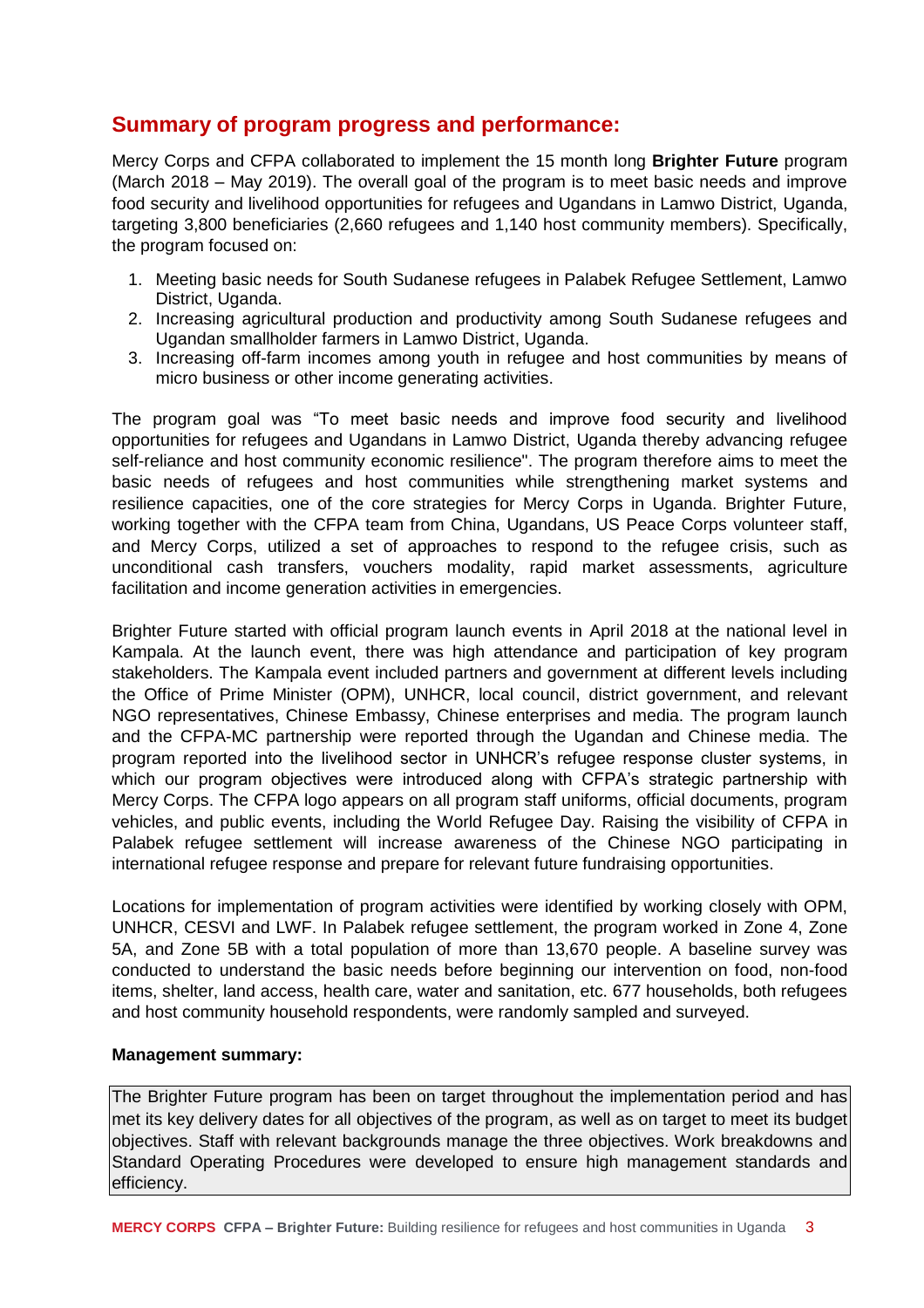SOPs for e-cash transfers were developed based on Mercy Corps' response to the refugee crisis in West Nile. We adopted the SOP and developed an e-cash transfer for the Palabek refugee response. We also developed the SOP of Agriculture facilitation and IGA to provide us the general guidance of our activities.

In terms of implementing unconditional cash transfers, we successfully completed six batches of cash transfers through Stanbic Bank and MTN mobile money platform, totaling 2,500 beneficiaries, and ensuring a 100% success rate. Although there are some small percentages, such as within 0.1% reported cases of complaints in regards to SIM cards being lost, the PIN forgotten and cases of not receiving the transaction notification message. All these concerns were resolved with the help of our staff in coordination with Mobile Money agents.

Increasing access to land was challenging, because most of the land has been used to resettle refugees (UNHCR), while the remaining land near the settlements has been used by other NGOs that implement agricultural activities. To solve this problem, the program team invested more time in negotiating with landowners and local leaders to increase access to land. The team enabled access to 266 acres of land within the settlement through the end of the program.

The agriculture component was greatly affected by climate change with low rainfall in the second half of 2018. This has greatly affected our agricultural implementation, especially in the planting season of July and August 2018. This affected the agricultural production and productivity outcome at the end of the program. In an effort to address this issue, the program team adapted implementation to respond to the context, and changed the types of seeds supplied to beneficiaries to match the planting month/date. The seeds either were resistant to high temperatures or had a short harvest period. After one farming season, the harvest produced by the 40 farmer groups was 8,004 Kgs total of sunflower. Farmer groups were also trained on postharvest handling and were provided with the post handling tools.

Given the short duration of the program (15 months in total), it was impossible for us to provide ongoing support to farmers to replant and re-invest in their land in the consequent year. The project team therefore decided to boost the sustainability of the agricultural component by improving the internal capacity of the farmer groups. The groups were provided trainings in financial literacy, and were supported to create Village Savings and Loans Associations (VSLA). In addition, 36 farmer groups are actively continuing with agriculture out of the 40 farmer groups formed by the program, while all 40 groups continue to have a functional VSLA and are fully equipped with the tools and resources needed for their ongoing operation.

Income generating activities for youth, despite some delays in activities, made overall progress during the program. The program started with a call for business proposals where 450 smallscale commercial proposals for youth income generation were received and carefully reviewed. Out of the 450 business proposals, a total of 150 IGA group applicants were selected for entrepreneurship training to improve their business proposals. This training combined classroom knowledge training and extracurricular market visits. According to the after-training evaluation, the satisfactory rate of the participants of the business training is 70%. Trainees finalized their business plans based on the knowledge they learned, and started their business with the cash support provided by Mercy Corps under the Brighter Future program. A total of \$100 USD grants were distributed to each one of 100 IGA groups with a total number of 300 young entrepreneur members.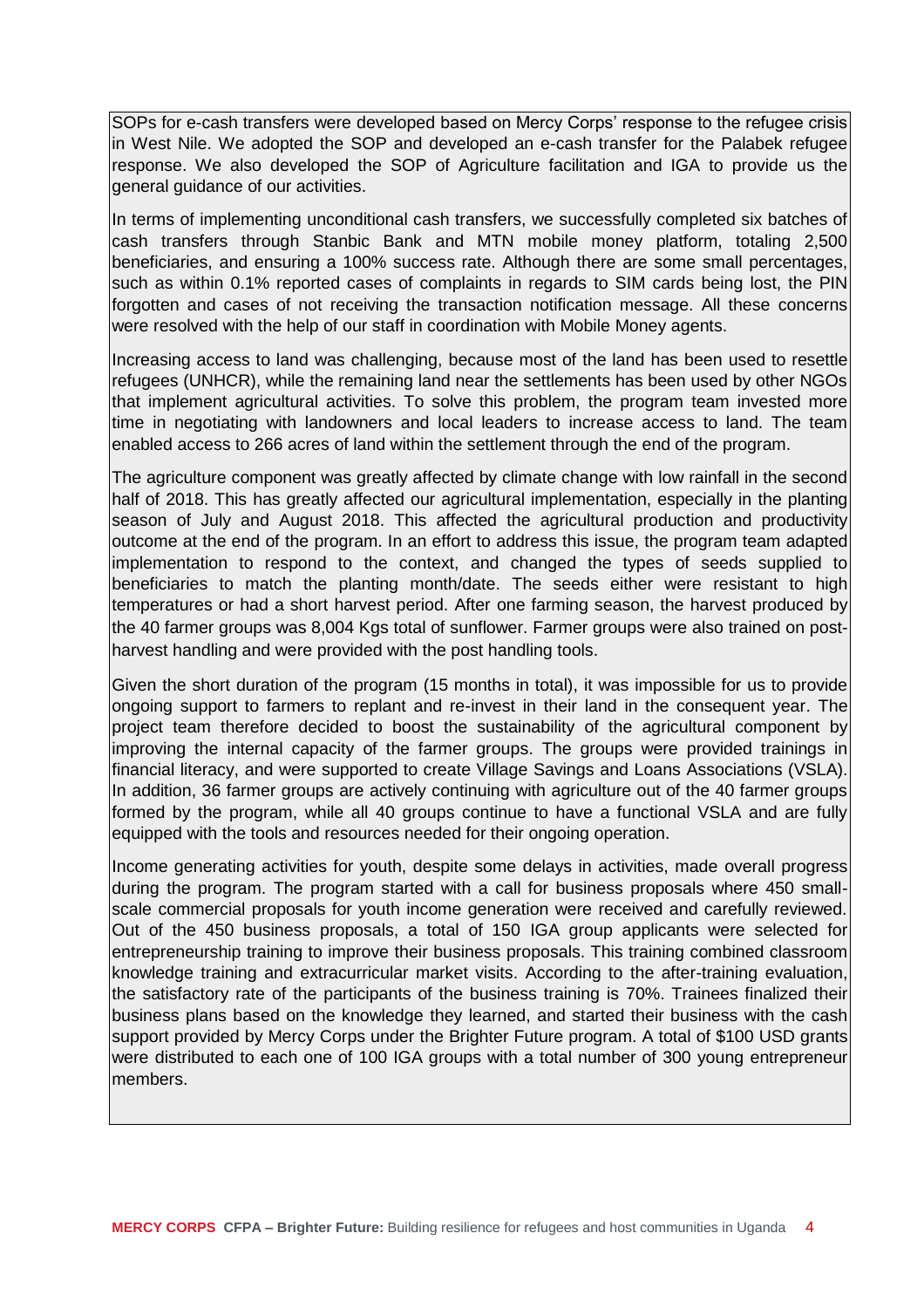| <b>Outcome indicator</b>                                                                                       | <b>Output indicator</b>                                                                                      | <b>Activity indicator</b>                                                                                                                                                                            | <b>Target</b>                                    | <b>Progress/Status</b>                                                                                                                                                                                                                                                                                         |
|----------------------------------------------------------------------------------------------------------------|--------------------------------------------------------------------------------------------------------------|------------------------------------------------------------------------------------------------------------------------------------------------------------------------------------------------------|--------------------------------------------------|----------------------------------------------------------------------------------------------------------------------------------------------------------------------------------------------------------------------------------------------------------------------------------------------------------------|
| Indicator 1:<br>Percentage of<br>refugees and host<br>communities who<br>are able to meet<br>their basic needs |                                                                                                              |                                                                                                                                                                                                      | 2500                                             | All of the six transfers done with an<br>endline evaluation of 99.9%<br>received all the six transfer<br>conveniently without complaints.<br>This component met its objectives<br>based on the baseline value of<br>2.7% HHs meeting their basic<br>needs (71 F: 29 M) and<br>Refugee: Host=70:30 respectively |
|                                                                                                                | Indicator 1.1: $#$<br>of refugees and<br>host communities<br>who receive UCTs<br>every month for 6<br>months |                                                                                                                                                                                                      | 15,000<br>(2500 Direct<br>and 12500<br>indirect) | The Program successfully sent out<br>six monthly transfers from October<br>2018 to March 2019.                                                                                                                                                                                                                 |
|                                                                                                                |                                                                                                              | Indicator $1.1.1: 1$<br>assessment<br>report. 1 criteria<br>for cash and<br>voucher<br>recipients.                                                                                                   | 1                                                | An assessment report was finalized<br>during initial stage of the program in<br>1 <sup>st</sup> week of May 2018. The selection<br>criteria developed were then<br>embedded into the program SOP<br>for e-cash distributions.                                                                                  |
|                                                                                                                |                                                                                                              | Indicator 1.1.2: 1<br>SOP finalized.                                                                                                                                                                 | 1                                                | The SOP for e-cash transfers was<br>developed and finalized on<br>September 25 <sup>th</sup> , 2018.                                                                                                                                                                                                           |
|                                                                                                                |                                                                                                              | Indicator 1.1.3:<br>2500 beneficiaries<br>selected, 1 set of<br>electronic platform<br>established, 100%<br>cash transferred<br>to beneficiaries,<br>10% randomly<br>sampling with<br>90% satisfied. | 2,500                                            | The master list for the 2,500<br>beneficiaries to receive<br>unconditional cash transfers was<br>finalized in July 2018. The first<br>batch of UCT sent in October 2018,<br>and post distribution monitoring<br>(PDMs) were done three days later<br>with 10% random sampling on<br>every transfer.            |

# **Key Milestones Table (those that represent significant project progress to endline)**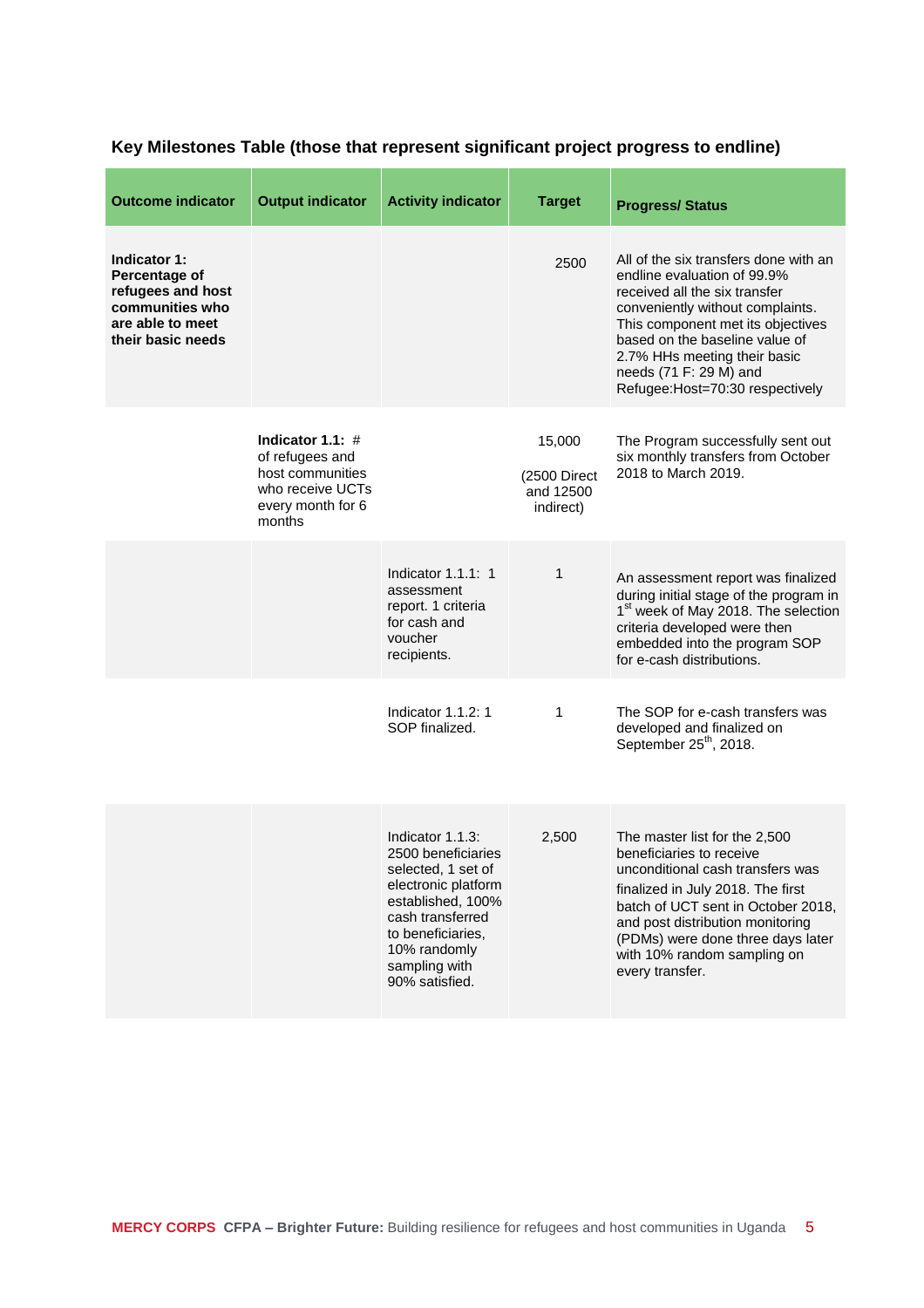| Indicator 2:<br>Percentage of<br>refugees and host<br>community farmers<br>recording at least<br>30% increase in<br>their production<br>and productivity. |                                                                                                                                                 |                                                                                                              | 1000<br>participants | All the 40 farmer groups existing<br>with a total of 1000 registered<br>participants.                                                                                                                                                                                                                      |
|-----------------------------------------------------------------------------------------------------------------------------------------------------------|-------------------------------------------------------------------------------------------------------------------------------------------------|--------------------------------------------------------------------------------------------------------------|----------------------|------------------------------------------------------------------------------------------------------------------------------------------------------------------------------------------------------------------------------------------------------------------------------------------------------------|
|                                                                                                                                                           | Indicator 2.1:<br>Percentage of<br>refugees with<br>increased access<br>to land for<br>agricultural<br>production.                              |                                                                                                              | 70%                  | 100% has been achieved as the<br>Program successfully formed 40<br>farmer groups where each group is<br>composed of 25 members (18<br>refugees and 7 host community or<br>landowners). At program end, 266<br>acres of land had been acquired for<br>use that was not previously<br>available to refugees. |
|                                                                                                                                                           |                                                                                                                                                 | Indicator 2.1.1:<br>1 assessment<br>report, which<br>contains the<br>implementation<br>recommendation.       | 1                    | The assessment report for access<br>to land was finalized                                                                                                                                                                                                                                                  |
|                                                                                                                                                           |                                                                                                                                                 | Indicator 2.1.2: 1<br>Criteria of<br>selection has<br>been finalized;<br>1000 beneficiaries<br>been selected | 1                    | One standard selection criteria<br>developed for selecting 1000<br>beneficiaries to benefit from the<br>agricultural component of the<br>program                                                                                                                                                           |
|                                                                                                                                                           |                                                                                                                                                 | Indicator 2.1.3:<br>700 refugees are<br>facilitated to<br>access<br>agricultural land.                       | 700                  | 700 refugees have shared access<br>to a communal land area of 266<br>acres (0.27 acres each) for<br>agricultural production and<br>productivity.                                                                                                                                                           |
|                                                                                                                                                           |                                                                                                                                                 | Indicator 2.14: 40<br>farmer groups<br>have been formed                                                      | 40                   | 40 farmer groups were formed<br>comprising of refugees and the host<br>communities on a ratio of 70:30<br>refugee to host.                                                                                                                                                                                 |
|                                                                                                                                                           | Indicator 2.2:<br>Percentage of<br>refugees and host<br>communities<br>having increased<br>access to quality<br>inputs and tillage<br>services. |                                                                                                              | N/A                  | The program provided tillage<br>services to 170 acres out of the 266<br>acres of land acquired through<br>negotiations with neibouring<br>landowners (Host Community) and<br>provided access to improved quality<br>seeds like Sunflower, sorghum,<br>Soybeans and sesame.                                 |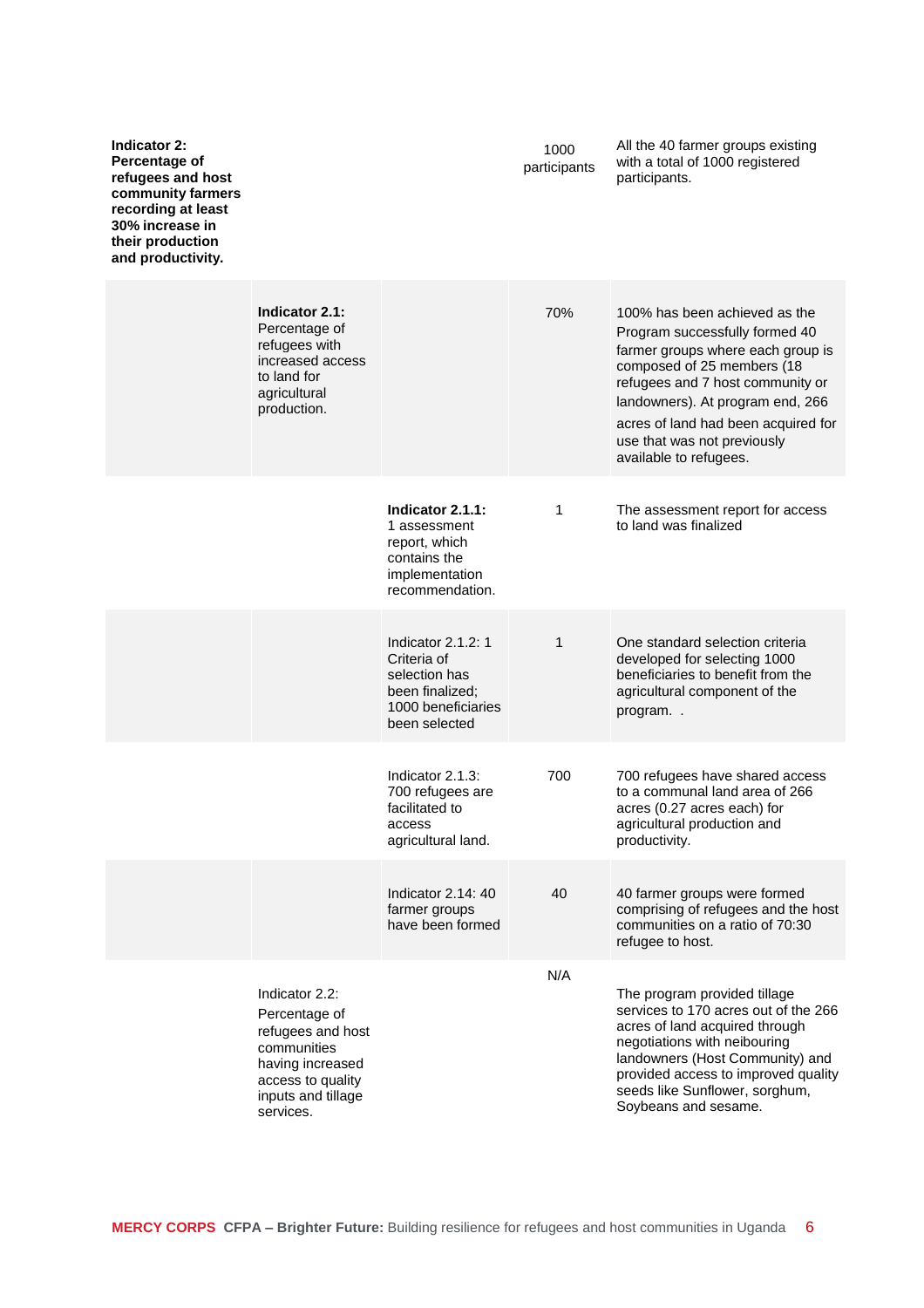|                                                                                                                                  | Indicator $2.2.1:1$<br>program SOP<br>finalized and all<br>team members<br>implement the<br>program based on<br>the SOP. | 1                                     | The program SOP for agriculture<br>vouchers has been finalized,<br>discussed, and shared among the<br>program team members and<br>stakeholders.                                               |
|----------------------------------------------------------------------------------------------------------------------------------|--------------------------------------------------------------------------------------------------------------------------|---------------------------------------|-----------------------------------------------------------------------------------------------------------------------------------------------------------------------------------------------|
|                                                                                                                                  | Indicator 2.2.2:<br>80% Farmers<br>group built linkage<br>with agriculture<br>input suppliers.                           | 80%                                   | Up to four competent agricultural<br>input suppliers linked to 40 farmers<br>groups providing quality inputs for<br>up to 800 farmers (100% achieved)                                         |
|                                                                                                                                  | Indicator 2.2.3:<br>Voucher provided<br>to 100% selected<br>farmers. 1 pilot<br>taken before<br>formal launching.        | 100%                                  | 100%. Farm tools and seeds<br>vouchers provided to 1000 farmers.<br>1 pilot taken before formal<br>launching.                                                                                 |
|                                                                                                                                  | Indicator 2.2.4:<br>80% farmers<br>group access<br>tillage service.                                                      | 80%                                   | 100%. All the acres cleared are<br>provided tillage services to 1000<br>farmers.                                                                                                              |
| Indicator 2.3:<br>Percentage of<br>refugees and host<br>community<br>adopting improved<br>farming and<br>agronomic<br>practices. |                                                                                                                          | 20% Increase<br>at household<br>level | 74.0% of the target participants<br>registered increase adoption in<br>improved farming and Agronomic<br>practices.                                                                           |
|                                                                                                                                  | Indicator 2.3.1: 10<br>male, 10 female<br>community-based<br>refugees trainers.                                          | 20                                    | 20 Agricultural Extension Trainers<br>(AETs) recruited considering the<br>disaggregation of 10 male / 10<br>female, each training two groups<br>out of the 40 farmer groups for 10<br>months. |
|                                                                                                                                  | Indicator 2.3.2:<br>Farmers trained in<br>sustainable<br>agricultural<br>practices targeting<br>1000 farmers.            | 1000                                  | 604 farmers trained to adopt<br>sustainable practices on improved<br>farming and agronomic practices.                                                                                         |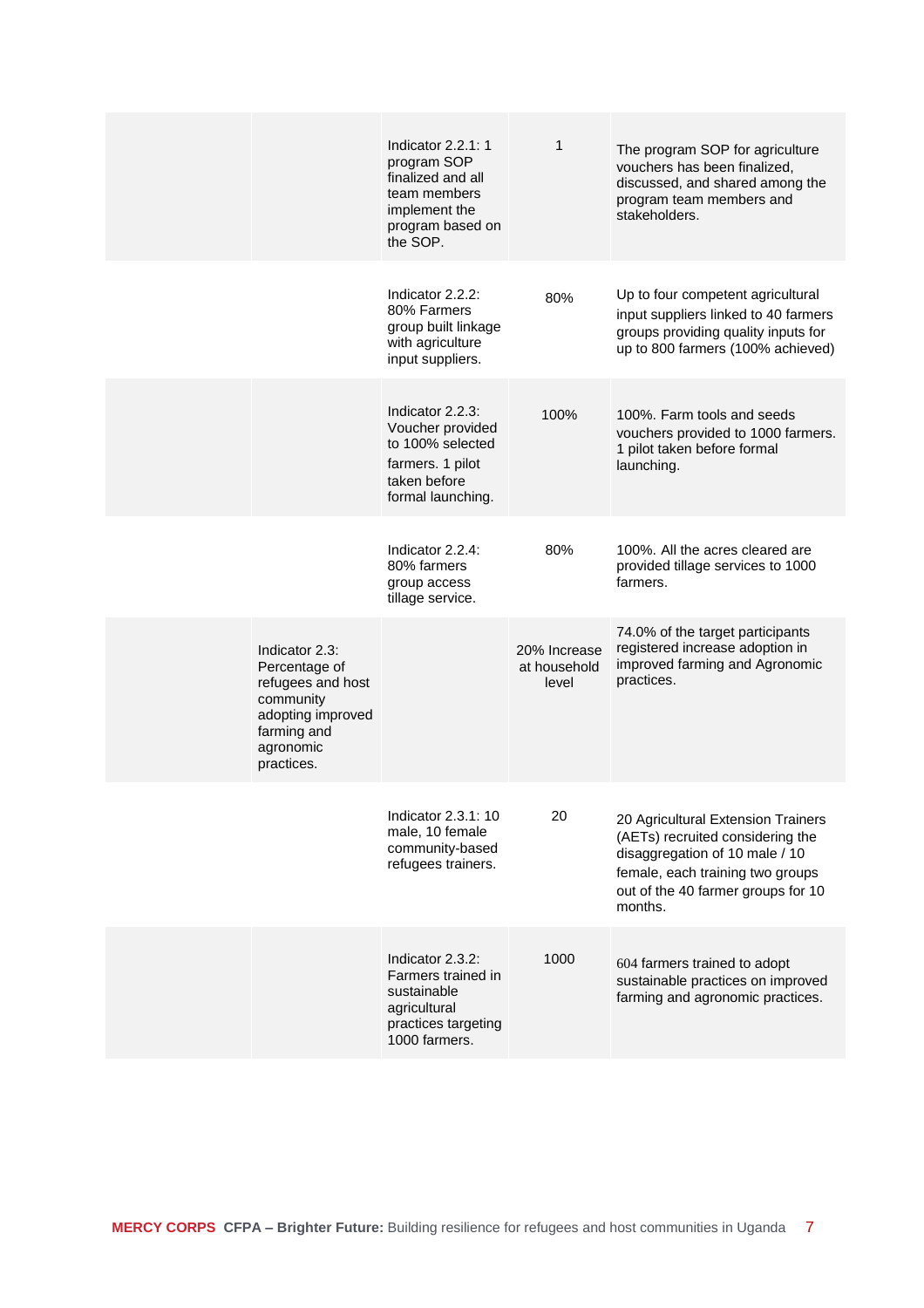| <b>Indicator 3:</b><br>Percentage of<br>refugees and host<br>community<br>beneficiaries with<br>increase in income<br>of at least 20% of<br>the target<br>population |                                                                                                            |                                                                                                | 20%<br>increase in<br>income of the<br>300 IGA<br>participants | 95.7% of the businesses were<br>operational and registered an<br>increase in profits as a result of the<br>intervention.                                                                                                                                                                                                                                                                                                                 |
|----------------------------------------------------------------------------------------------------------------------------------------------------------------------|------------------------------------------------------------------------------------------------------------|------------------------------------------------------------------------------------------------|----------------------------------------------------------------|------------------------------------------------------------------------------------------------------------------------------------------------------------------------------------------------------------------------------------------------------------------------------------------------------------------------------------------------------------------------------------------------------------------------------------------|
|                                                                                                                                                                      | Indicator 3.1: At<br>least 20% IGA<br>groups' success<br>rate amongst<br>refugees and host<br>communities. |                                                                                                | 20%                                                            | 80% IGA groups success rate<br>amongst refugees and host<br>communities                                                                                                                                                                                                                                                                                                                                                                  |
|                                                                                                                                                                      |                                                                                                            | Indicator $3.1.1:1$<br>market<br>assessment<br>conducted, 1<br>assessment<br>report finalized. | 1                                                              | 1 Market assessment for viable<br>income generating activities<br>conducted and assessment report<br>finalized.                                                                                                                                                                                                                                                                                                                          |
|                                                                                                                                                                      |                                                                                                            | Indicator 3.1.2:<br>The number of<br>business<br>proposals<br>received.                        | 450                                                            | 450 small business proposals were<br>received                                                                                                                                                                                                                                                                                                                                                                                            |
|                                                                                                                                                                      |                                                                                                            | Indicator 3.1.3: At<br>least 100 IGA<br>groups formed<br>and trained.                          | 100                                                            | 150 IGA groups trained and formed.                                                                                                                                                                                                                                                                                                                                                                                                       |
|                                                                                                                                                                      | Indicator 3.2: \$<br>value from off-farm<br>activities at<br>household level.                              |                                                                                                | \$20 at<br>household<br>level                                  | From the monitoring, the endline<br>and FGDs, all groups had<br>averagely 80,000 UGX in profit<br>every month. 80 successful IGAs<br>out of the 100 IGA that was<br>established by the program. The<br>average increase in profit in UGX<br>had an equivalent average of<br>\$22.22 USD every month with each<br>HH having an average increase of<br>\$7.4 USD. Note: This indicator did<br>not meet the required target at HH<br>level. |

#### **Progress and Deviations from Plan**

There were no major deviations from the initial work plan however there were changes in the program timeline. The Unconditional cash transfers were meant to kick-start in June 2018 but was delayed until October 2018, when it was completed. This is due to the delay in contracting with the Mobile Money service provider (MTN). The agriculture component was delayed from June 2018 to September 2018 due to long awaited rain in the months of June, July, and early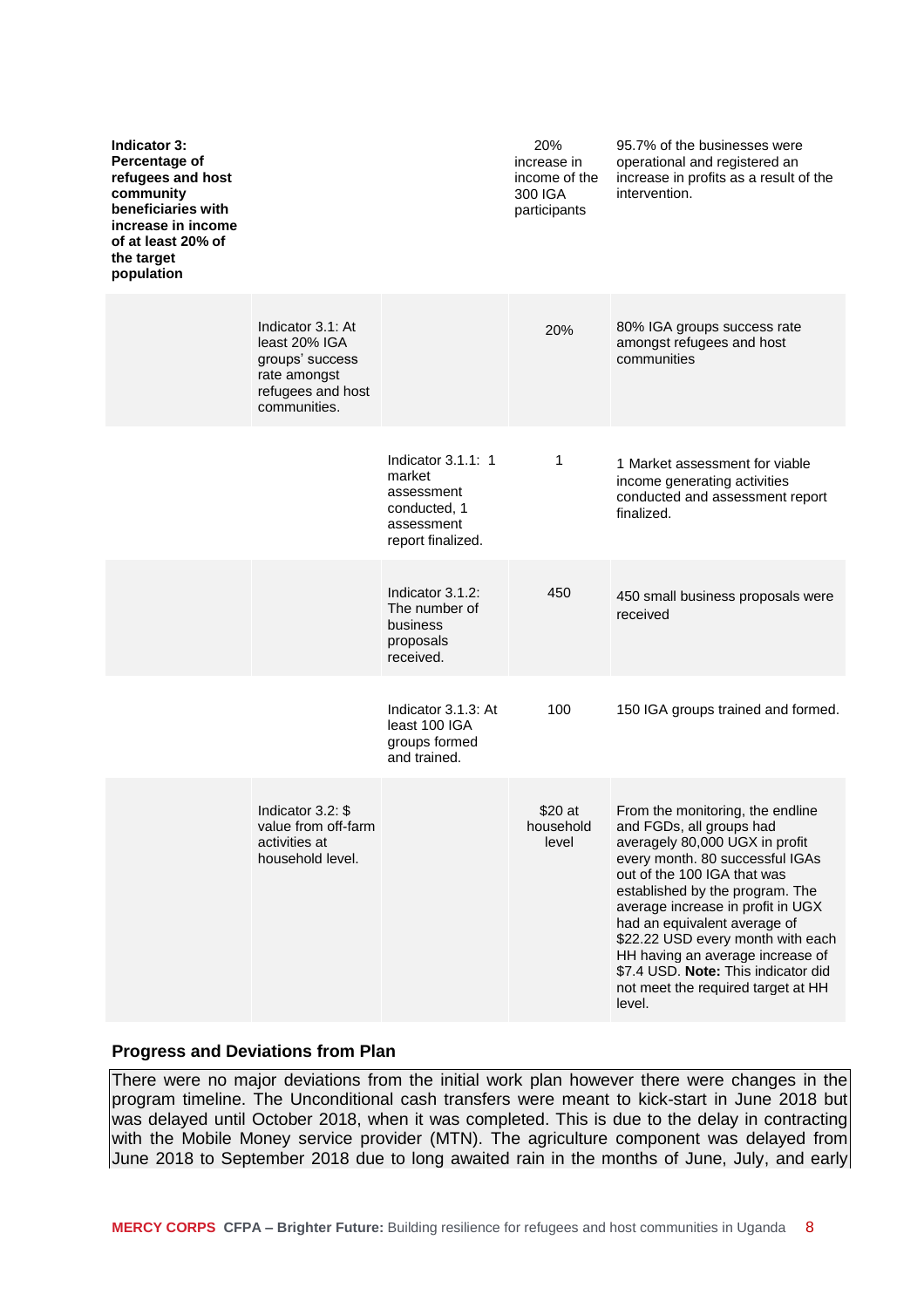September. This forced the team to change a number of the seed types to be more favorable for the late season than had been previously planned.

# **Detailed Summary of Program Progress:**

**Human Resources:** The program team was successfully recruited by May, and consisted of 2 staff from CFPA, 1 staff from Mercy Corps China, 1 staff from Peace Corps, and 5 local program staff. Local staff included two Program Officers, one Monitoring Evaluation and Learning Officer and two Program Assistants. Additional recruitment included twelve temporary hire Research Assistants to help with data collection during the baseline survey, 20 Community mobilizers with six-month contracts to support unconditional cash transfers, and 20 Agricultural Extension Trainers (AETs) under the agricultural component of the program to support capacity building of the farmer groups and program closure monitoring. The team is gender sensitive with a balanced ratio of female to male at 50:50 respectively.

Two program staff (Agriculture Program Officer and Cash Transfer Program Assistant) resigned before the end of the program, when the program was entering its close out phase, due to opportunities for longer term employment and overseas studies. Given the communication with CFPA about lack of continued funding available for this program, it was decided not to recruit new staff members, and instead promoted relevant staff in the team to acting position for the rest of the remaining program period.

The two program staff from CFPA that included a Program Officer and a Program Assistant came to support the program for a three months period, after which they would switch with another assistant. Due to a long time of applying for a work visa, there is a considerable gap in staffing especially for the volunteers as a number came late and were unable to dedicate sufficient time to supporting the program. We will therefore need to pay a much closer attention to this kind of issue in similar projects in the future. Earlier preparation of visas is necessary, and its recommended to have alternatives in-case of delays in receiving work visas. The suggestion is to either ask previous staff to postpone returning until the replacement's visa is obtained, or increase the speed of applying for the visa.

**Unconditional cash transfer (UCT):** The Program identified 2,500 beneficiaries, who met the project criteria and were provided UCT of \$14 USD through the MTN mobile money platform for a period of six months. This started in October 2018 and continued through March 2019. The cash transfer enables beneficiaries to cover their basic needs such as food and sanitation needs. 1,750 South Sudanese and 750 vulnerable host households received cash every month by use of Mobile Network Operators in order to meet their basic needs for six consecutive months from October 2018 to March 2019. Twenty community based mobilizers were recruited and trained to support in mobilization for UCT during consent signing, cash out, and support in the Community Accountability and Reporting Mechanism (CARM). The usage of the funds were largely divided into three categories with over 70% use to buy food items for the household, 15% saved for starting up small-scale businesses, and 13% used for paying school fees and buying scholastic materials.

**Agriculture Group formation:** Brighter Future Program formed 40 farmer groups of 25 members in each with a 70:30 composition ratio of refugee and host community members. This was to enforce social cohesion between the hosts and refugees. The groups were formed by choosing interested participants that were approved by community block leaders and by Mercy Corps. To join a group it was required that the host community member would provide land at no cost to the farmer. In return, the host members are eligible to receive training opportunities and agriculture inputs, seeds, and tillage services that were provided by Mercy Corps. Most importantly, their land was developed, and can be used in the future. According to the end line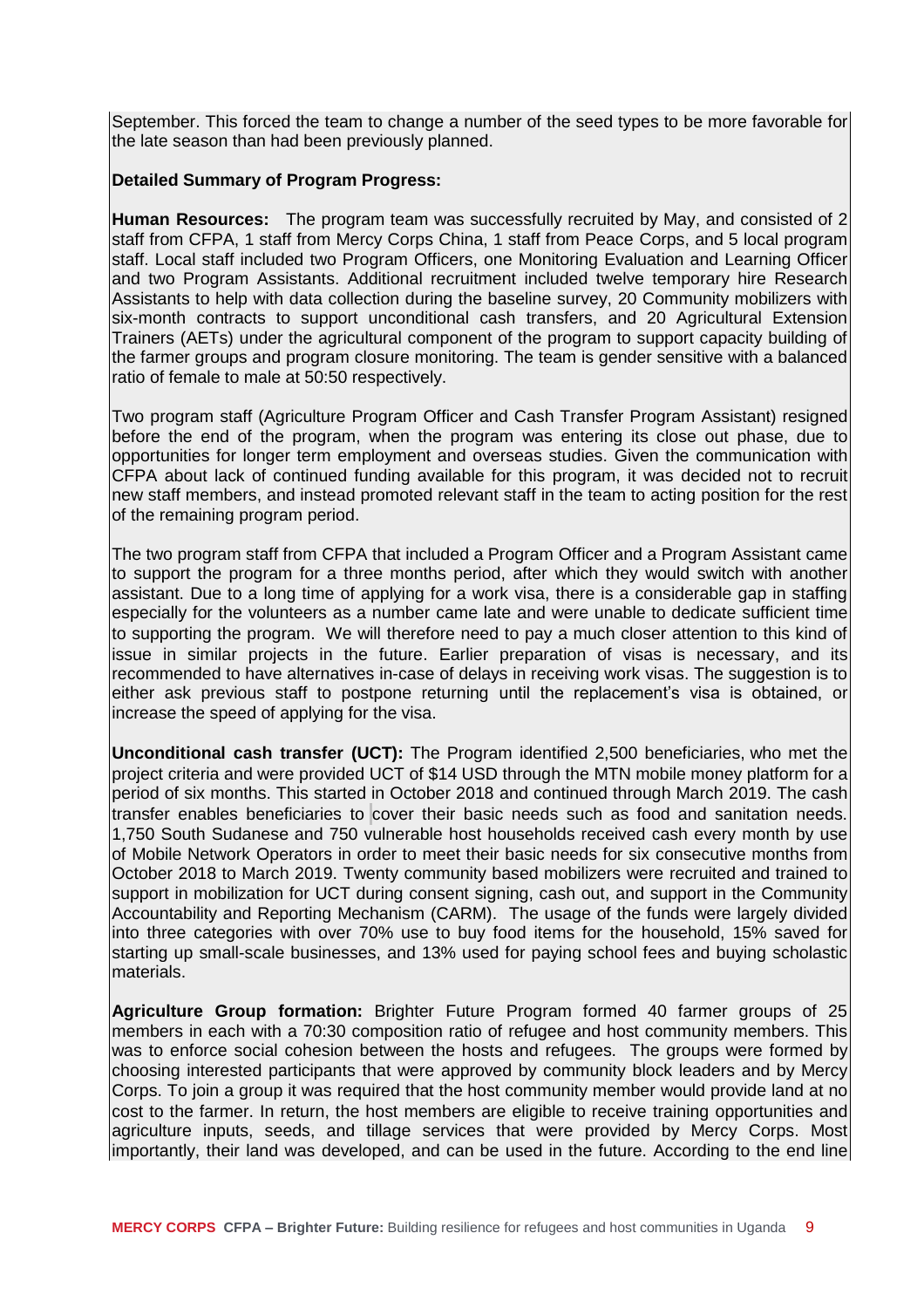survey, after Mercy Corps stopped investing inputs, there continued to be 36 among the 40 groups who are working together into the next planting season.

**Access to land:** All farmer groups negotiated with host community landowners (35 in total) to access more land. The landowners' family members can join the group as host community members. The host community provided land to the group. Each group acquired on average about 5 acres of land for cultivation in the 2nd season. The modality and incentive for allowing refugees to access land was that for every 5 acres of land one person gives, he/she receives inputs, tillage services, and PHH equipment for one acre that belongs entirely to the landowner. The 40 groups in total accessed 266 acres of land. The host community members still own the land, but under this agreement that was for the entire second cropping season of 2018 (June 2018 – March 2019) until all the crops has been harvested by the farmer groups. The goal was to create access to 1000 farmers to increase production and productivity by using the land.

**Access to tillage service:** The program facilitated local tillage service providers to plough all land acquired for the group and landowners in this program. MC covered all costs of tillage service. In case a landowner had a pair of oxen that could plough, they will automatically become a TSP for this program. This provides more incentive for landowners to provide land, as they can receive additional benefit from providing tillage service to the group. In total, we worked with 23 TSPs who were able to plough about 196.5 acres and on average earned about 840,000 Uganda shillings, equivalent to about 225 USD each.

**Access to quality inputs:** The Brighter Future program covered 100% of the cost to facilitate the entire 40 farmer groups, and for 35 landowners to access seasonal seeds through paper vouchers. MC contracted three service providers who sold seed at an average value of 175,000 shillings to each group. The common seeds purchased were sunflower had 337Kg amounting to 5,445,300 UGX improved seeds input as compared to 8,004 Kgs harvested amounting to averagely 5,602,800 UGX., this was due to the delay and unfavorable climate conditions in the second planting season, drought within the refugee communities leading to stealing some of the harvest and the delays in internal procurement system. Sila Sorghum had 128Kgs as improved input seeds an equivalent of 1,024,000 UGX as compared to 215kgs harvested amounting to 1,720,000 UGX. While Soybean had 124Kgs as improved input seeds amounting to and equivalent of 930,000 UGX as compared to 0Kgs in harvest and equivalent of 0 UGX, and one landowner received sesame 2 input of 6Kg amounting to 48,000 UGX and harvested 0Kg and subsequent 0 UGX in cash.

| Item/<br><b>Improved</b> | Quantity<br>Input | Input<br>Amount | Quantity<br>Output | Output<br>Amount |
|--------------------------|-------------------|-----------------|--------------------|------------------|
| <b>Seeds</b>             | (Kilograms)       | (UGX)           | (Kilograms)        | (UGX)            |
| Sunflower                | 337               | 5,445,300       | 8.004              | 5,602,800        |
| Sorghum                  | 128               | 1,024,000       | 215                | 1,720,000        |
| Sovbean                  | 124               | 930.000         |                    |                  |
| SeSame                   | 6                 | 48,000          |                    |                  |
| <b>TOTAL</b>             | 595               | 7,447,300       | 8,219              | 7,322,800        |

**Access to tools and equipment:** The program also facilitated access to simple farm tools such as hoes, pangas and slashers for clearing the gardens, this was fully covered by the program . On average, each farmer group received tools with a value of UGX 286,000 shillings which is an equivalent of \$77.3 USD. The Brighter Future program also provided vouchers to the farmer groups to access PHH equipment such as Super grain bags, Turplines (Drying Mat), Bulk bins/ Basins, Winnowers and harvesting knives, for 39 farmer groups valued at 16,226,000 UGX estimated at \$4,385.4 USD. One group did not receive this assistance as that farmer group had their crops destroyed by weather and animals because of delayed planting. There was then no need to provide them with post-harvest handling tools, as they have nothing to harvest.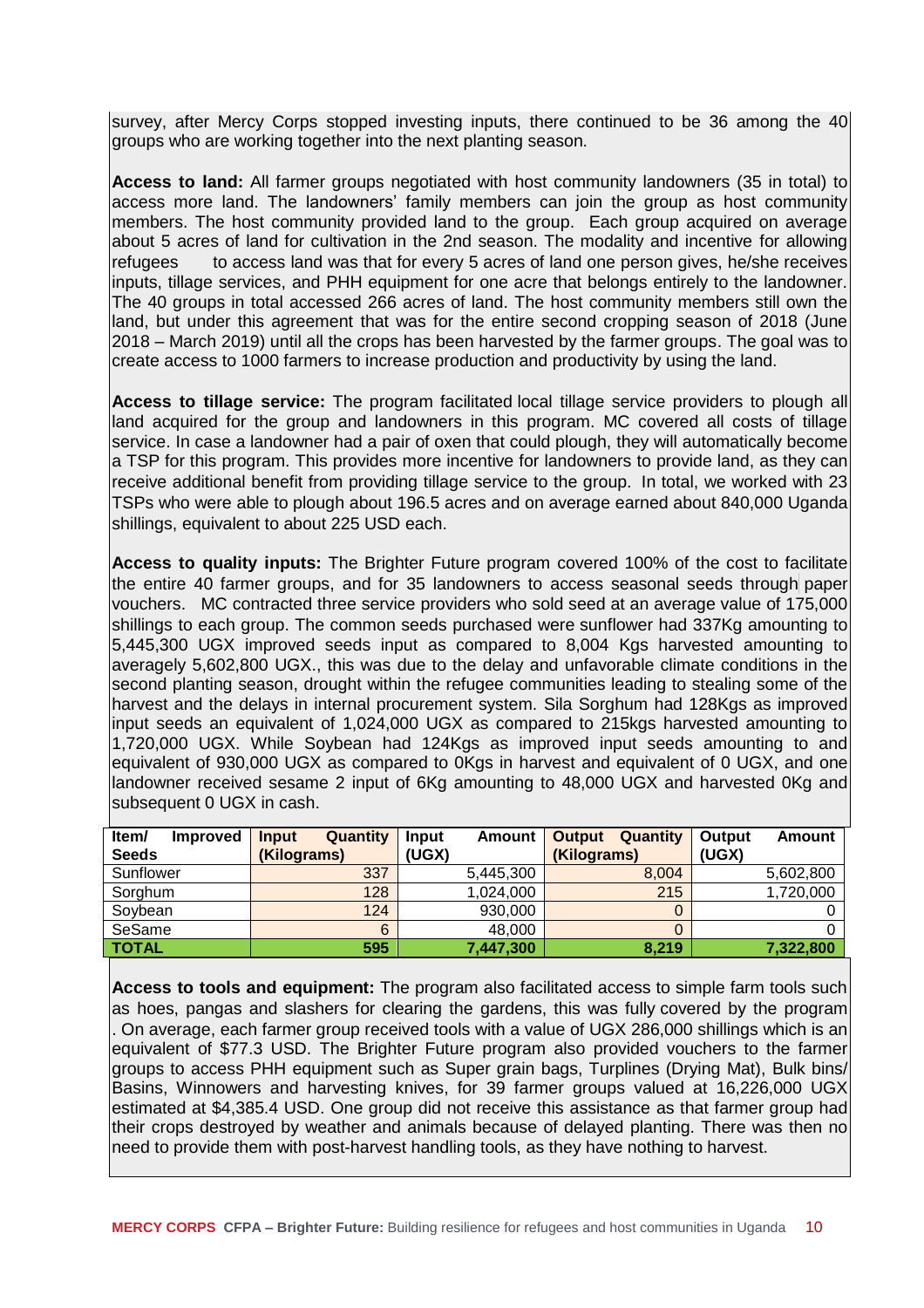**Capacity building:** MC hired 20 Agriculture Extension Trainers (AETs) to train all farmer groups. Each AET worked with two farmer groups and trained the groups and landowners in sustainable agriculture practices, PHH monitoring, field activities, and guiding the group to ensure that they stick together. Mercy Corps employed a ToT model in capacity building of farmers and landowners. These 20 AETs recruited had a 50:50 ratio of men to women in order to support the 40 farmers' groups effectively. A total of 1000 farmers were trained on group dynamics, different agricultural practices, market systems, post-harvest handling, and were linked to input suppliers and the market.

**Financial literacy and VSLA:** A participatory ToT for financial literacy and VSLA was conducted with group representatives from all 40 farmer groups. The farmer groups were provided with VSLA kits comprising of a metallic cash box, three padlocks, record books, pens, moneybags, calculators, stamps, stamp pads, VSLA manual, chart, and game cards. All 40 VSLA groups remain functional after receiving trainings and VSLA Kits. All have started savings successfully.

**IGA component:** Brighter Future facilitated 300 youth of 18-35 years of age to generate income through self-driven business ideas. 450 business proposals were collected, out of which 150 groups selected and trained (58% Male and 42% Female) on business basics. 100 groups (of three people each) passed the training and were then funded by the Program to start their business. Furthermore, MC organized a business trip for all group leaders. With the support of Gulu main market and a farm called Freedom In Creation, all youth leaders gained practical business experience and basic business skills. The businesses are in various areas of retail, small livestock, liquid soap, and salons. The groups linked with business mentors for improvement in business.

**Monitoring Evaluation & Learning:** The program had a dedicated MEL Officer, supported by the Senior Monitoring, Evaluation, Learning, and Communication Manager. To ensure effective monitoring of the program, an indicator plan and performance management plan were developed to guide MEL activities. The program conducted a baseline and endline assessment to facilitate understanding of community needs, baseline conditions, and program impact. Data from monitoring processes (such as monitoring information, post-distribution monitoring and Focus Group Discussions) were used to feed into program decision making. This guided the team effectively and improved the performance and management of the program.

## **Risk Register**

**Access to Land for Refugees:** Most landowners prefer renting land for agricultural production and productivity as opposed to the original design of free coexistence between the refugees and the host communities. This practice was carried over from other previous and existing program interventions in the area. The Bright Future program, following the implementation plan continued to support the landowners through formation of farming groups that link them with refugees by agreement. The agreement states that Mercy Corps will provide trainings, provision of agricultural tools, and improved quality seeds in exchange for land used by the refugees for agriculture production in the planting year. After the program ends, the farming group has to continue to invest by harvesting from seeds that they got from the previous planting year.

**Unfavorable Weather Conditions:** There were also unfavorable climatic conditions during this second planting season as the rains were delayed by approximately two months. This affected the planning and most of the activities, especially for agricultural production and productivity. To mitigate the risk associated with this, the program team adapted their approach and changed seeds to be provided to those that better suited the weather patterns (such as more drought resistant seeds like sunflower, sorghum and sesame).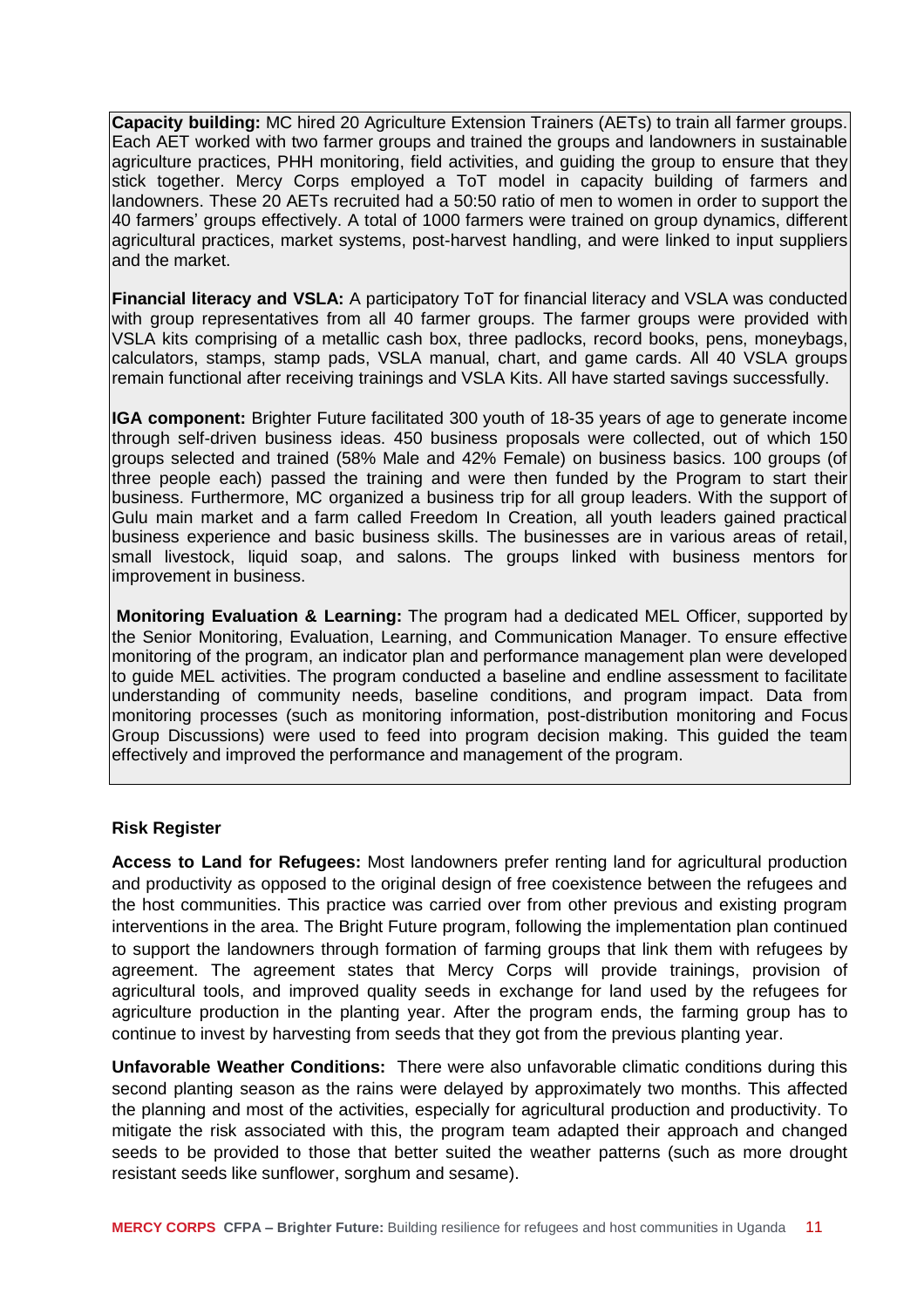## **Project Structure, Coordination and Influence:**

The project structure is composed of The Country Director, Head of Programs, Deputy Head of Programs, Program Manager, Monitoring & Evaluation, Program Support (Finance, Operations), Program Officers, Program Assistants, extension workers at field support level, and Service contractors, among others.

The program averagely achieved little unrealistic increment in production, productivity, value addition and increased incomes for all plantations amongst youth through income generating activities and agriculture production by using on-the-ground dynamics, and by adopting best practices for the most suitable approaches. Mercy Corps has provided insights on the realities and dynamics in the settlement and the neighboring host communities of Lamwo District. Market linkages were created by engaging with seed companies, agro dealers, and off takers or input dealers, as well as providing program support to the host communities.

In the settlements, Mercy Corps has witnessed other actors carrying out similar livelihoods interventions. The team had consultations with other implementing partners and operating partners delivering similar interventions such as CESVI and LWF to exchange insights and draw learnings on the livelihoods sector. While Mercy Corps has seen a growing interest in a number of livelihoods partners, activities remain relatively focused on farmer group formation, fully subsidized agricultural inputs and income generating activities (IGAs).

Although it is difficult to claim attribution of influence by this program, partners have consistently been asked to comment on our approach by other NGOs entering the livelihoods space and/or considering shifting their approach to one that focuses more on longer-term livelihoods programming. Several organizations are using vouchers via agro-dealers instead of doing direct distributions and some local district traders in Lamwo District have begun stocking agricultural inputs in their merchandise shops during planting season and later switching back to their normal businesses once the season ends. This indicates local traders see business opportunities and Mercy Corps is now assessing the potential for such merchandise sellers to become fully functional, trained, and certified agro-input businesses. This is a long-term process both due to the intense capacity building needs of traders as well as the ongoing direct distributions by NGOs that skew local and national markets.

#### **Program Progress Section**

#### **Objective 1: Meeting basic needs for South Sudanese refugees in Palabek Refugee Settlement, Lamwo District.**

The program staff who directly manage the cash transfer component is an experienced person with vast knowledge and expertise in cash transfer programming and its effects. The E-cash transfers were systematically introduced for the first time in Palabek refugee settlement by the Brighter Future team through the mobile money modality drawing learning from other programs implementing similar interventions in West Nile.

The project conducted an extensive market survey and frequent pricing assessments in all major market places around the settlement. Unconditional cash transfers were identified as an appropriate activity to meet the basic needs of South Sudanese in refugee settlement, as needed goods are available within Ogili sub-county, Reception Centre, within Zone 4, Zone 5, and other nearby markets. Those markets were frequently used by refugees, accessible, and have sufficient quantities to meet the basic needs of refugees. The vendors are willing and able to increase the supplies.

Price inflation had not dramatically changed in the last year due to the influx of refugees, and price increases were not expected beyond normal seasonal fluctuations in the coming months. Cash distributions were safe and secure at all mobile money agents. The Minimum Expenditure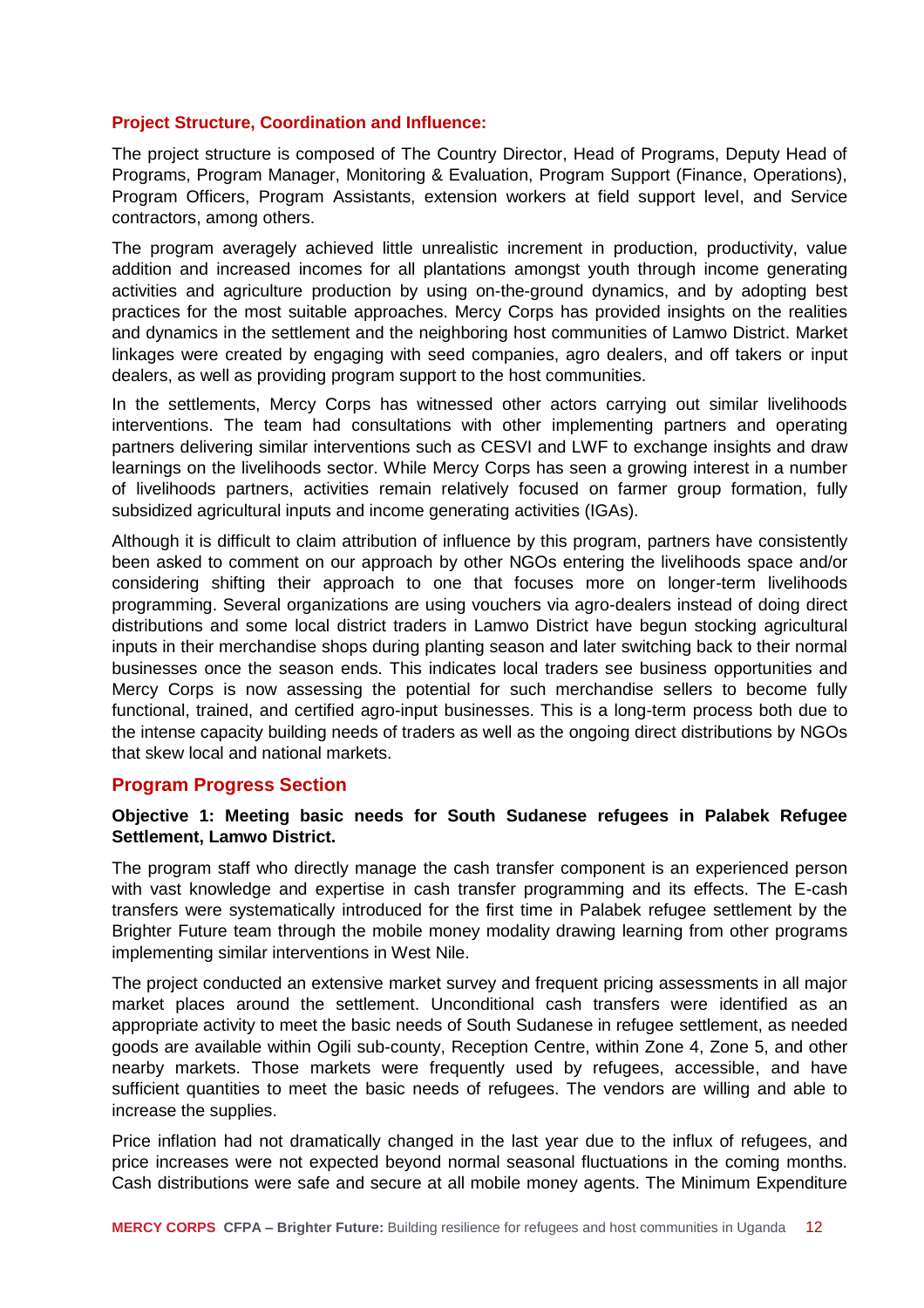Basket (MEB) needed to meet the basic needs of refugees were calculated at UGX 50,000 with approximately \$14 USD agreed upon per household.

A Standard Operating Procedures (SOP) was developed and relevant staff trained in the SOP that was regularly updated according to foreseen challenges. This assured that all relevant staff understood Mercy Corps' standards and outlined the processes required to deliver cash and voucher based transfers through selected service providers to refugee and host community households targeted under the Brighter Future Program.

The team conducted a door-to-door assessment within the program area and selected beneficiaries as per the Standard Operating Procedures (SOP) selection criteria. 4307 refugee households were reached from 13 Blocks in the settlement, and 698 host households participated in the survey from six villages in Ogili sub-county, Palabek settlement, and Lamwo district.

The program team with the help of community mobilizers managed to successfully select 2,500 beneficiaries. Beneficiaries were chosen based on the selection criteria of vulnerability for unconditional cash transfers and its ranking scores out of the host community household surveyed.

The program team designed a selection tool with weights assigned to the respective selection criteria, and the higher a household scored, the higher the chance of being selected to benefit from the unconditional cash transfer component. The selection process was done by Mercy Corps' program team and was based on the response the participating households gave during the door-to-door survey. The answers were later linked to the assigned weights in the selection tool.

| S/N | <b>Condition</b>              | Ranking | Scores out of 12 |
|-----|-------------------------------|---------|------------------|
| 01  | Persons with disability (PWD) | 3       |                  |
| 02  | Elderly (50+ years)           | 3       |                  |
| 03  | Orphans/ Child headed         | 2       |                  |
| 04  | <b>Foster Parent</b>          | 2       |                  |
| 05  | Pregnant women                |         |                  |
| 06  | Single/Divorced/Widow         |         |                  |

The selected participants were later verified by the Monitoring Evaluation & Learning Officer with the support of the respective local leaders from both the refugee and host communities. This was done to ensure transparency, accountability, and a sense of ownership of the program. The participants who were later discovered not to have met the selection criteria were removed from the draft list. To further emphasize transparency, the first draft of program participants list was presented to the respective local leaders for their signature to endorse and affirm the participants. After a master list of 2500 beneficiaries was produced, MTN was contracted to work with the program following a bidding process based on the justification that MTN's network identified as the strongest network in the settlement and the convenient modality of mobile money transactions. Other mobile service providers put in a bid, including Airtel, Stanbic Bank, DFCU Bank, and Post Bank, but they were deemed to have poor network or efficiency.

The decision to select electronic money was chosen due to its nature of safety, ease of use, cost effectiveness, and the availability and stability of the mobile telephone service network in and around Palabek refugee settlement. This meant ease of cashing out the E-money by the program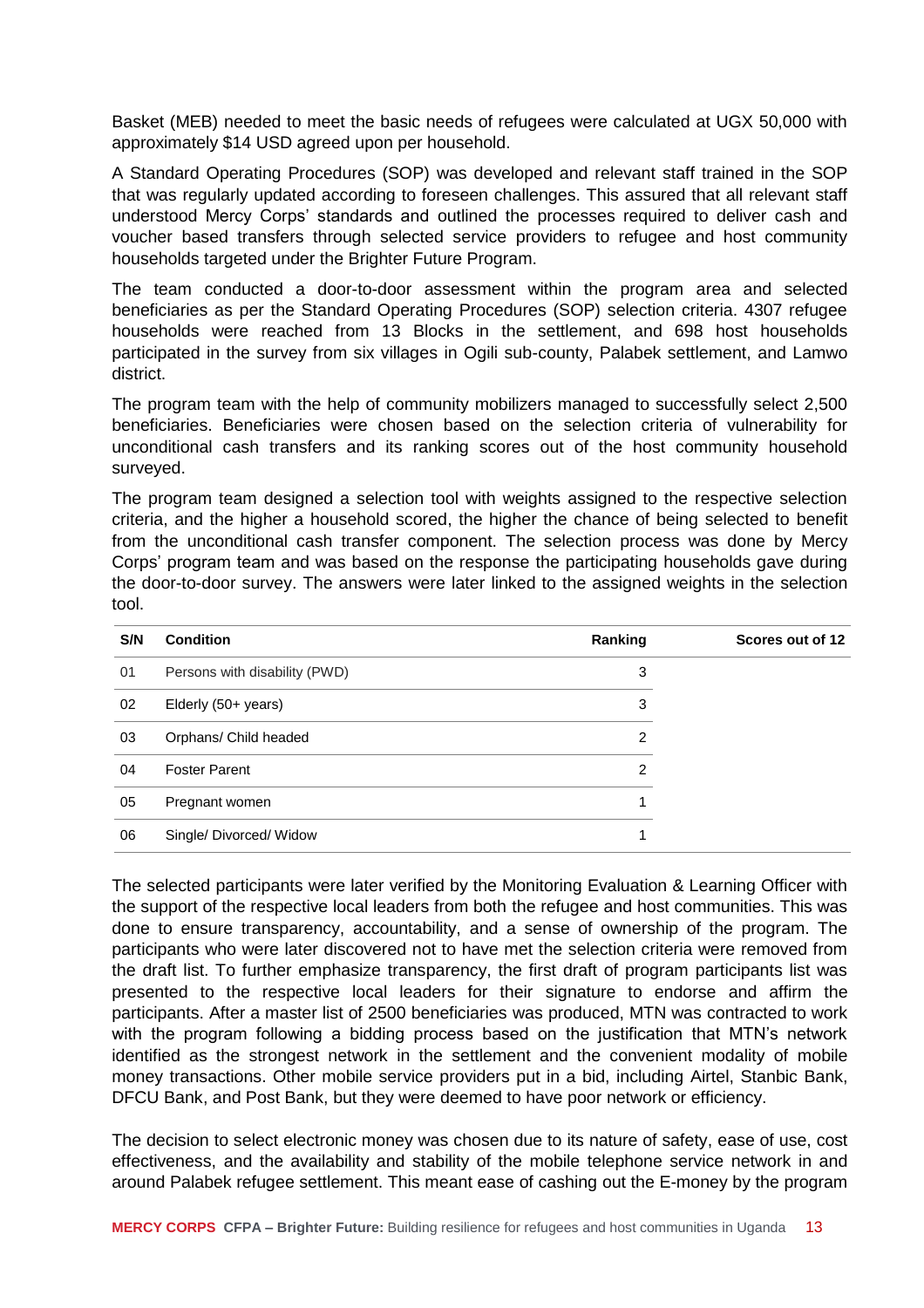participants. More importantly, e-wallet is a financial inclusion tool that can serve refugees. Families can send money to refugees through e-wallets. Money that is not urgent to use can be temporarily stored in the wallet without needing to deposit in the bank. Having a SIM card is also good for their communication within the settlement and other relatives and friends outside the Palabek refugee settlement. Although most of them do not have a mobile phone, a number of participants opted for cheap and basic mobile phones for communication and transaction purposes. The data also showed that when our project was close to the end, the mobile communication and e-wallet providers at the refugee settlements are more than just a single provider\_MTN. Other suppliers such as AIRTEL are also eager to enter the market with 50,000 potential users. This situation is the result of many negotiations between our project and MTN,



*MTN SIM Card registration exercise (Photo: Mercy Corps)*

AIRTEL and other suppliers in the early stage, bidding, and direct capital injection.

The program participants were mobilized for registration of MTN SIM cards at their respective communities and the SIM card registration schedule was planned and drawn by the program team. The schedule clearly stated the venue, days, dates and time for the registration. The schedule was later shared with the UNHCR office in the settlement, office of the Prime minister of Uganda at the settlement, fellow partners working at Palabek refugee settlement and all the local leaders. The program participants were required to come along with one of the following mandatory SIM card registration documents by

MTN Uganda as per the directive from the *Uganda Communication Commission. For refugees,* a valid refugee identity card and a valid Office of the Prime Minister's Refugee Attestation certificate is required. *For Host community members,* a valid national identity card or a valid passport is required.

A detailed master list was created which contained the following details: the name of the community, name of point of contact and telephone number, name of alternative point of contact and telephone number, and the name of the program participant. The master list also contains the identity card type of program participants, status (Household head or Not), gender of program participants, age of program participants, registered alternate, family size, contact number for receiving E-Money (if registered), the transfer amount, and the selection criteria met.

A summary of selected verified (MEL team and local leaders) beneficiaries per zone/block and parish/village as shown in the summary table below shared with the community leaders of both the refugees and the host.

| ZONE    | <b>BLOCK</b> | # OF BENEFICIARIES | TOTAL FOR THE ZONES |
|---------|--------------|--------------------|---------------------|
| ZONE 4  | 8            | 97                 | 419                 |
|         | 9            | 113                |                     |
|         | 10           | 209                |                     |
| ZONE 5A |              | 91                 | 806                 |
|         | 2            | 165                |                     |

#### **Summary of refugee and host participants:**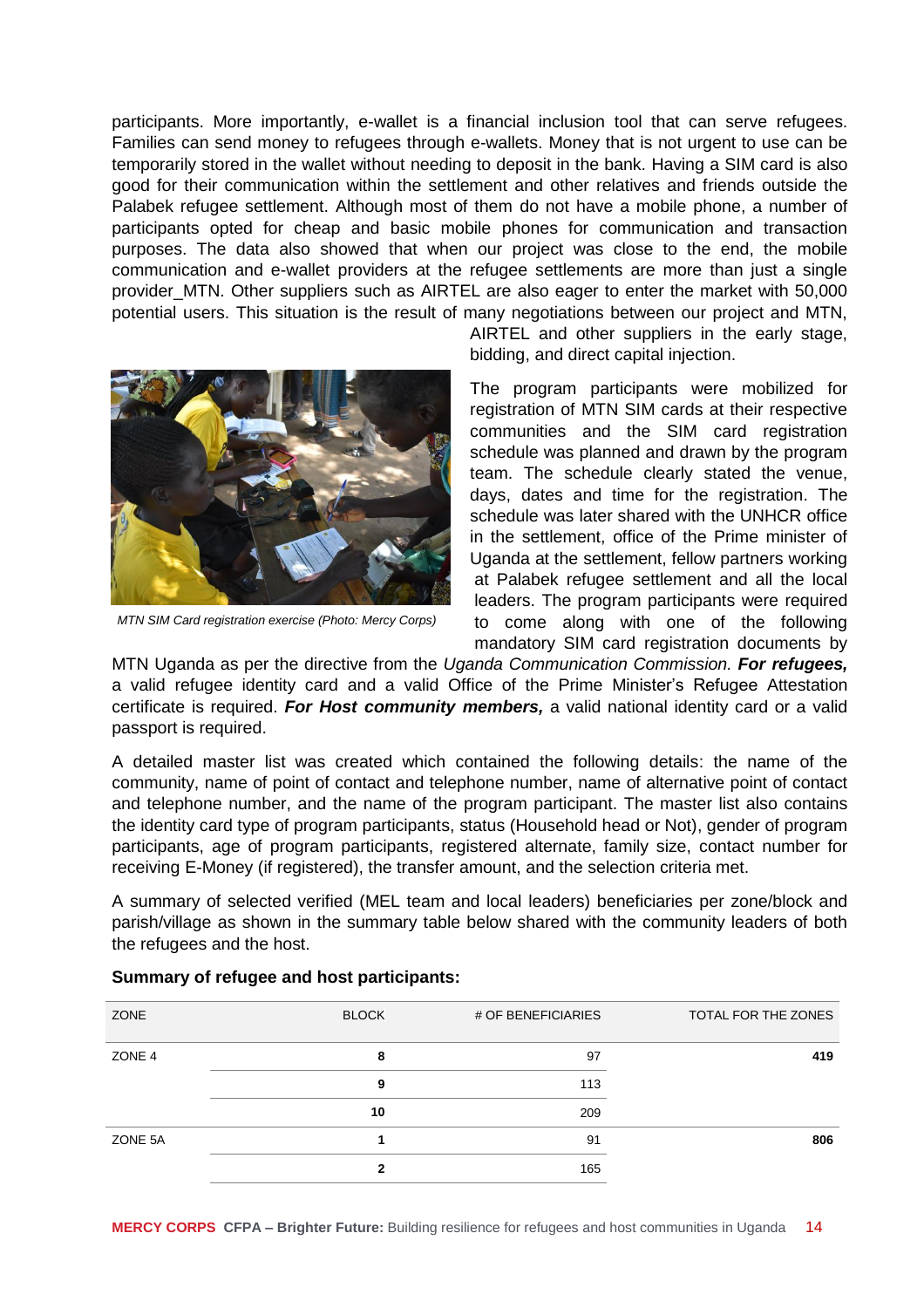|                    | 3         | 142 |       |
|--------------------|-----------|-----|-------|
|                    | 4         | 104 |       |
|                    | <b>5A</b> | 217 |       |
|                    | 5B        | 87  |       |
| ZONE 5B            | 6         | 57  | 525   |
|                    | 9         | 121 |       |
|                    | 10        | 169 |       |
|                    | 11        | 178 |       |
|                    |           |     | 1,750 |
| <b>GRAND TOTAL</b> |           |     |       |

| <b>PARISH</b>                         | <b>VILLAGE</b>                            | # OF BENEFICIARIES | <b>TOTAL</b> |
|---------------------------------------|-------------------------------------------|--------------------|--------------|
| <b>APYETA PARISH</b>                  | <b>APYETA NORTH</b>                       | 75                 | 638          |
|                                       | APYETA SOUTH                              | 153                |              |
|                                       | APYETA CENTRAL                            | 121                |              |
|                                       | APYETA WEST                               | 92                 |              |
|                                       | <b>APYETA EAST</b>                        | 98                 |              |
|                                       | <b>ODUBE</b>                              | 99                 |              |
|                                       | <b>FARMERS WHOSE CROPS WERE DESTROYED</b> | 112                | 112          |
| <b>GRAND TOTAL FOR HOST COMMUNITY</b> |                                           |                    | 750          |

## **Signing of the consent forms**

After all the above were finalized, the program participants were mobilized to sign the E-Money consent form which is a requirement by Mercy Corps' finance department before transfers can be disbursed. The form contains the following details:

Name of the payee-program participant (registered name in the master list and E-Money account of the SIM card), other name of E-Money registered, if different from the payee, E-Money registered number, location, purpose of the payment, transfer amount, signature/ thumb print, and remarks.

The consent forms were signed by the program participants for all six transfers, because it is a mandatory requirement by Mercy Corps' finance department. The program team always drew a comprehensive schedule for consent forms' signing and shared with all the relevant stakeholders that included UNHCR, Office of the Prime Minister, fellow partners in the settlement and the respective community leaders. The community mobilizers always mobilized the participants as per the schedule to participate in this activity. After the participants have signed the consent forms, the e-version is scanned and sent to the country director and finance director for approval and finance review respectively, and hard copies kept in the office, after which the finance department disburses the credits into the program participant's E-money accounts.

The purpose of signing the consent form prior to each month's mobile cash payment is to dynamically monitor the beneficiary's situation and confirm that the beneficiary is still at the refugee resettlement site. If the refugee has left and cannot sign the consent as scheduled, his e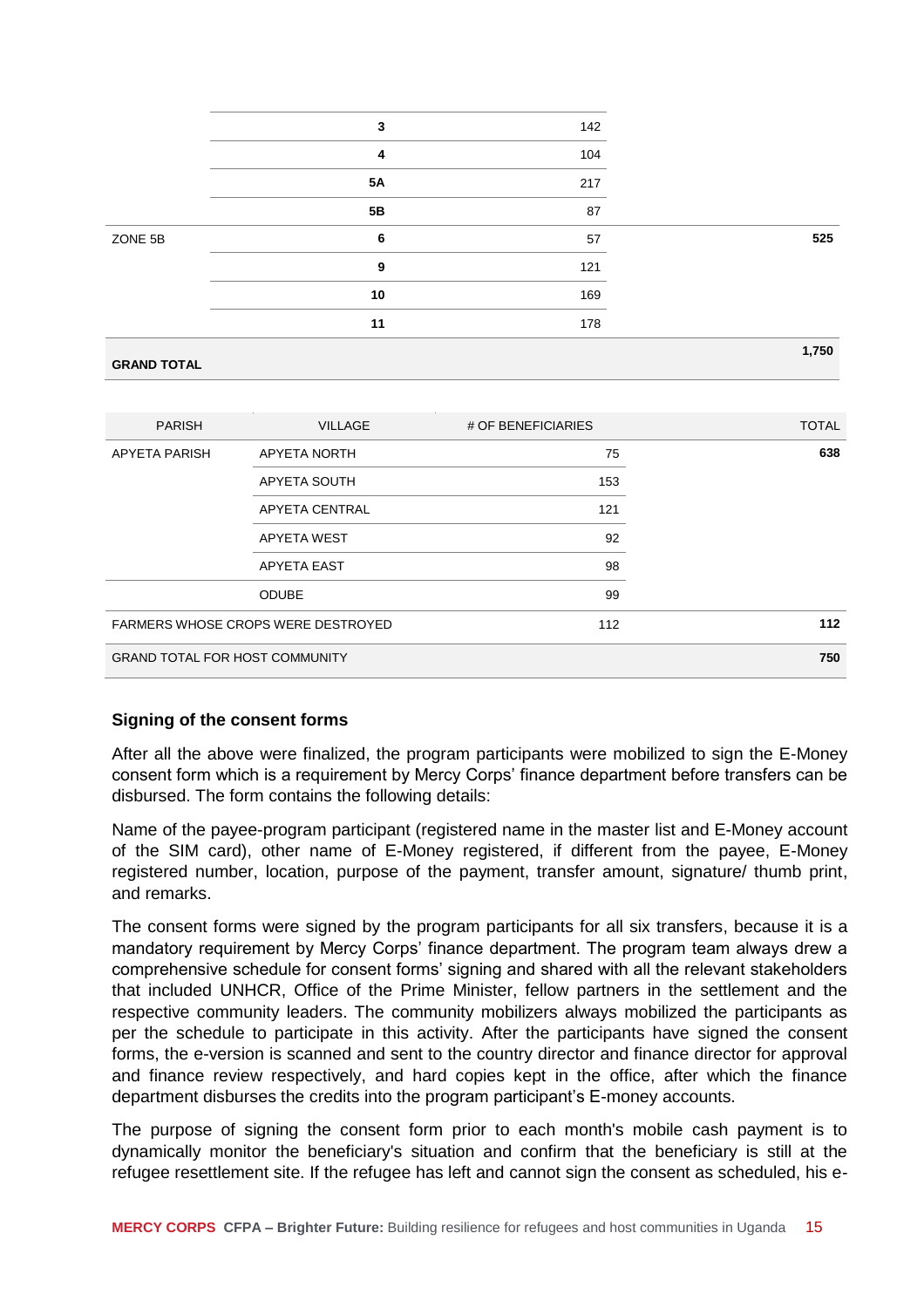wallet will not be able to accept mobile cash from the month of departure. The flow of people at the Palabek refugee settlements often occurs, which poses certain difficulties for project implementation. In addition, some elderly people are not used to using SIM cards and can't remember their PIN numbers. It is often the case that the PIN is forgotten, and once a month, the signing of consent form can be used to provide services to the vulnerable groups on a regular basis. At the same time, it is also convenient to collect data after cash issuance and detect cash usage.

#### **Objective 2: Increasing agricultural production and productivity among South Sudanese refugee and Ugandan smallholder farmers in Lamwo District**

Mercy Corps has learned from this program from the coexistence with refugee and host community members that inform future iterations of a similar program. The Brighter Future program began with land negotiation with landowners, formed 40 farmer groups of 25 members each with a 70:30 composition of refugee to host. This was to enforce social cohesion between the host and refugees.

These groups were formed out of convenience and through community and local leaders, but with the guidance of Mercy Corps. In order to join a group, it was a requirement that the host community should be able to provide land at no cost to the farmer. The mix of the farmer groups was to initiate access to land and ensure how best refugees can collaboratively share the available resources without compromising their livelihoods and relationships with host community farmers (by using host services to build goodwill with landlords). All farmer groups were facilitated through negotiation with 35 host community landowners to access more land.

On average, the land acquired is 5 acres for each farmer group. The modality and incentive with giving land was that for every 5 acres of land one gives, s/he receives inputs, tillage services, PHH equipment for one acre that belongs entirely to the land owner and are supported with improved seeds for planting. In the event that the landowner is part of the group, s/he was to benefit from the group harvest. The 40 farmer groups accessed 266 acres of land.

- **Access to land:** Access to land remains a key challenge for interventions focusing on agriculture, especially if there is an emphasis on commercial farming. In conversations with farmers throughout Palabek refugee settlement, Mercy Corps observes that "repeat refugees" who may have been educated in Uganda and have existing relationships with the host community, are likely to have increased access to land due to knowledge of Ugandan systems, the environment and social connections. Accessing land outside of the refugee settlements requires negotiating with host landowners if refugees are to farm bigger plots viable for commercial agriculture. Secondly, both host and refugees are lacking accurate measuring of land. To address this challenge, Mercy Corps worked with refugee and host community farmers employing GPS and Google Map technology to determine the precise location and size of landowners' plots. Encouraging refugees and host landowners to form farming groups that could together access training and inputs, these groups created a platform to facilitate negotiations around land access that would otherwise have been impersonal. Mercy Corps provided further support in engineering expertise for land measurement training and worked with host landowners in the farmer groups to mark and measure their plots. The new information about the size of their land, the social connections forged with refugees in the mixed farming groups, and the economic opportunity of more land being worked each season incentivized landowners to allocate more land for refugees to cultivate their crops.
- Access to information and goods: The key source of information on markets was through friends and neighbors. People indicated they received information about commodity prices in the market places from agro dealers, NGOs, agricultural extension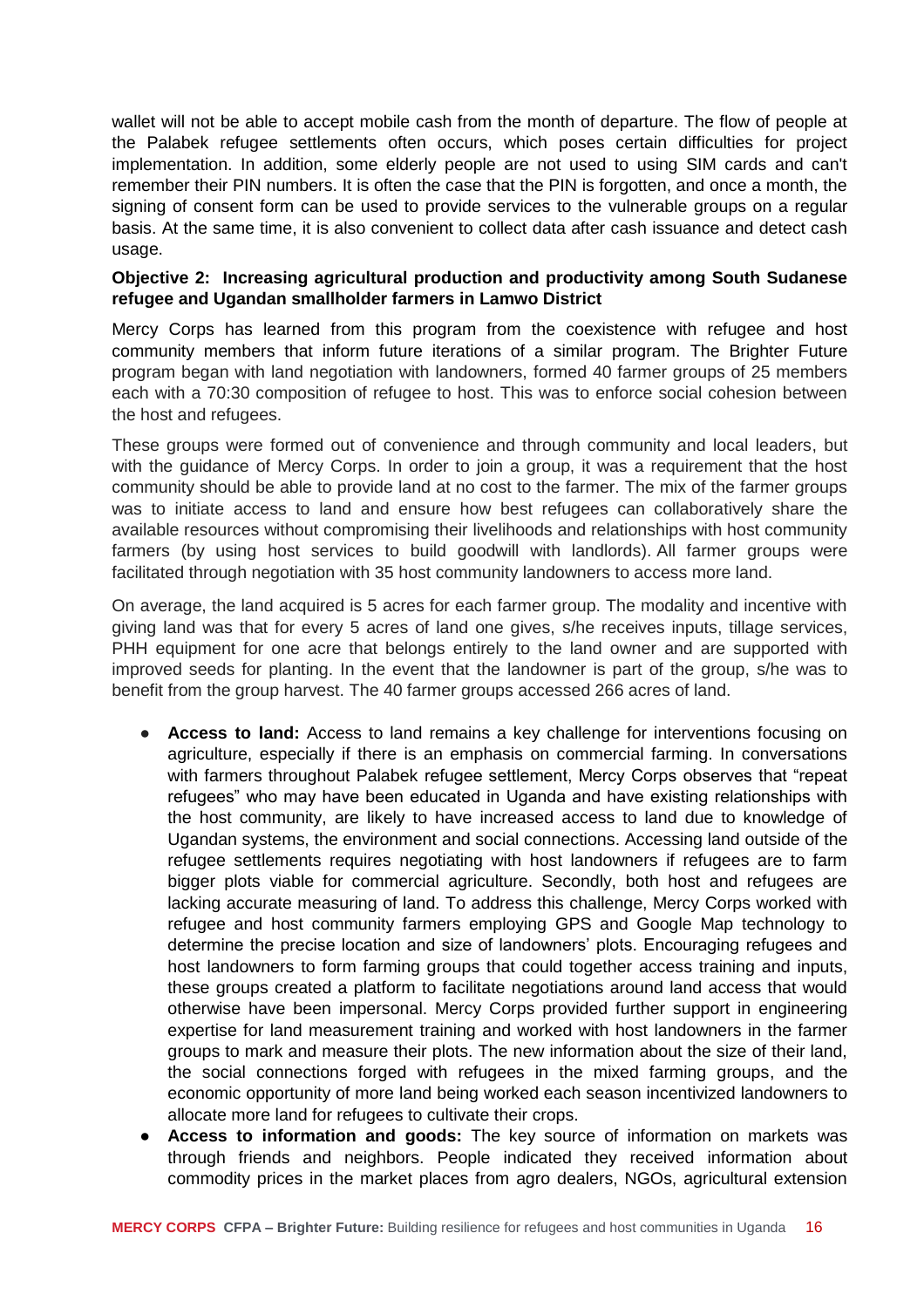workers, and traders as a result of the intervention. Access to basic inputs appears to have been widespread, indicating they accessed hoes/rakes/axes. Crops produced for consumption and sale consisted primarily of groundnuts, okra, leafy vegetables, sorghum, sesame, maize, beans, onions, and cassava, however the program did not meet the season for most of these crops and narrowed down to crops with potential productivity.

Perceived challenges related to farmers improving their yields consisted of changes in climatic conditions, limited land access within allocated plot, lack of tools/ equipment, pests, diseases, and lack of skills. Although access to basic tools was widespread, farmers believed that access to more equipment would have better supported their ability to both farm and clear their land for tillage.

- **Access to tools and equipment:** Mercy Corps facilitated access to simple farm tools such as hoes, pangas, and slashers for clearing the garden. This was also fully covered by the organization. On average, each farmer group received tools of a value of 286,000 shillings. Mercy Corps also facilitated access to PHH equipment such as super grain bags, turplines, winnowers, harvesting knives for 39 groups where on average, each farmer group received tools with a value of UGX 390,000 shillings and equivalent of \$105.5 USD.
- **Engagement with Tillage Service Providers (TSPs)**: Mercy Corps initially engaged 23 tillage service providers in Palabek refugee settlement, introducing them to new markets among the refugee and host communities. The agreements were structured to provide refugees with a potential leverage point for negotiating increased access to land. For every five acres of land given by the host, the host would get one extra acre of land to be tilled via plough and are supported with improved seeds for planting. Mercy Corps would fully pay the TSPs agreed price of 140,000 UGX (\$37 USD) per acre of land tilled. Mercy Corps facilitated (100%) local tillage service providers to plough the land for the group and landowners.

In the event that the landowner had a pair of oxen that could plough, it was automatic that he would be a TSP. This provided more incentive and desire to create a business case for these TSPs by ensuring creation of good and permanent relationship with the groups, and enable the tillage service provider to realize a business opportunity in their areas. 23 TSPs were able to plough 194.5 acres of tilled land using oxen and ox-plow, and on average each earned 840,000 Uganda Shillings. This was to increase incomes among the locals through the provision of tillage services and ensure an increase in acres of land for farming to enhance the increase in production and productivity.

- **Engagement with Seed Companies:** Seed Companies were engaged through the Brighter Future program, and are committed to expanding business at the Palabek refugee settlement. The program facilitated the negotiation of lower prices for agrodealers to purchase seeds from the seed companies. Thus the cost of doing business in the region for agro-dealers was reduced. The seed companies' commitment to engage and work collaboratively with small agro-input businesses supported growth in inputs and outputs for businesses in the region.
- **Input and Output Partnerships and Capacity Building**: The agro agent network supported by the project has steadily grown in and around Palabek settlement, with agrodealers working with Mercy Corps to identify several new partners. Mercy Corps supported the development of selection criteria for agents as well as assisted in assessing potential new and old agents alongside the agro-dealers. Mercy Corps introduced dealers to entrepreneurial refugees in the settlement and the host community,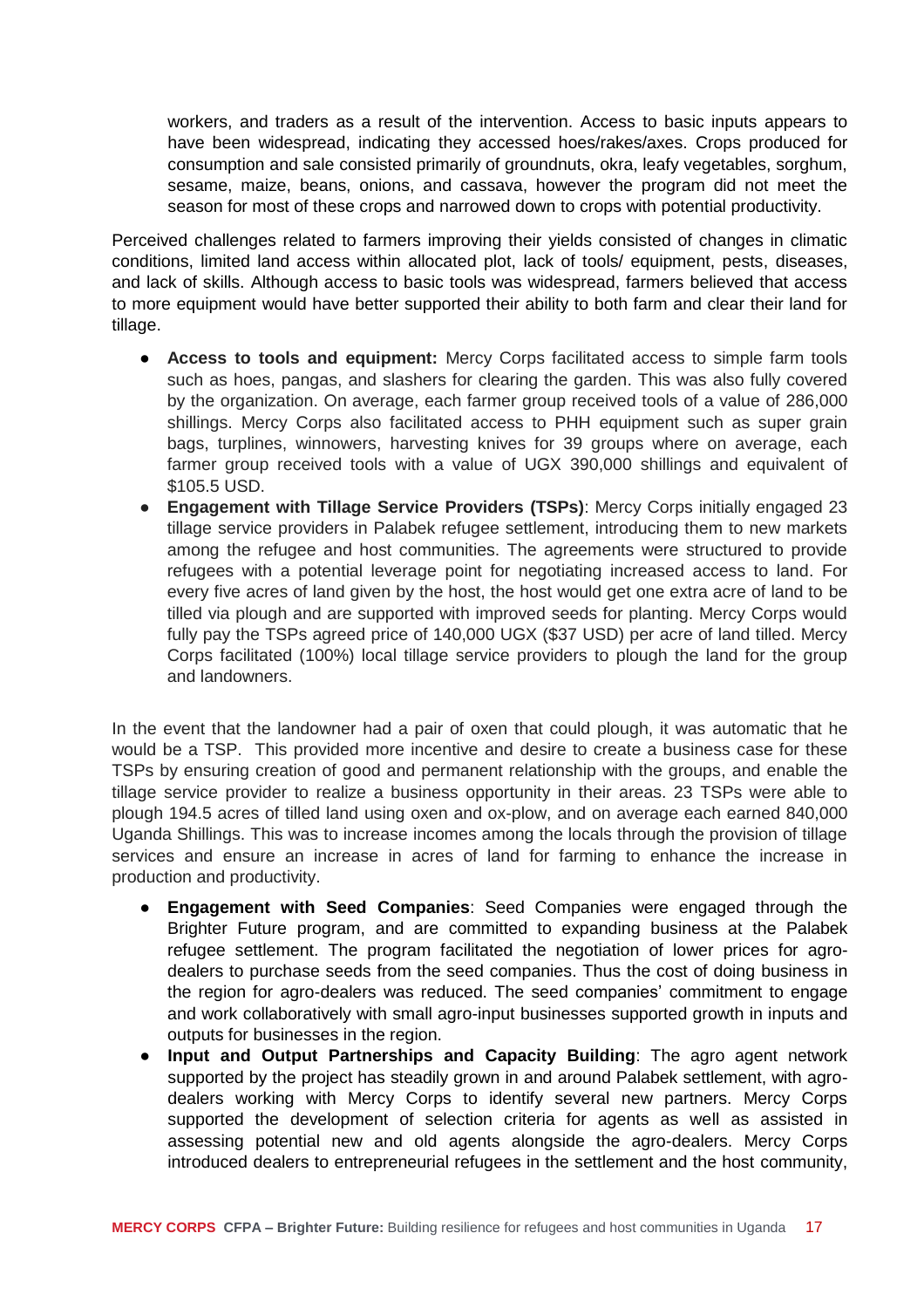who have some previous business experience and already-established shops/ kiosks with customer bases that they can build on.

Majority of the agro-agents identified and assessed by agro-dealers over the past few months are mostly youth under 35 years old. These newly established agro-agents have begun selling seeds in the settlement through the project and have reported increased sales of other items from their shops due to what they believe is a result of their ability to procure agricultural goods that were previously not available in the settlements.

Mercy Corps facilitated all 40 farmer groups and 35 landowners to access seasonal seeds through paper vouchers. The program contracted three (3) service providers that included Tak-Tak, Dano-Aye-Wata and Dano-Lonyo who sold seed to each group using market systems approach. The common seeds purchased were sunflower, sorghum, and soybean. One landowner received the sesame 2 seed. The demand of seed was based on the season the farming activities kick-started. The program targeted the second season with registration starting from the 1<sup>st</sup> week of July 2018 to 2<sup>nd</sup> week of August 2018. The second season however should be noted to have inadequate rainfall as compared to first season that starts from March – June. The farmers had choices like sunflower, sorghum, and soybean that do not require a lot of rain. This limited most farmers to select seeds that could perform well, and earn more income.

● **Access to Trainings and Farmer Support:** Mercy Corps hired 20 AETs to train all farmer groups with each AET working with two of the groups. The 40 farmer groups and landowners were trained on 12 different sustainable agriculture practices, like good agronomic practices, organic farming, post-harvest handling, cost benefit analysis, value addition, Site selection, soil management, water conservation method, Pest and disease identification and management, enterprise selection, VSLA and financial literacy. The AET also monitor field activities and guide the group to ensure that they stick together and receive adequate knowledge and information of farming. An example of this is to make sure the farmers know how to put the smaller plots of land into proper use.

The agriculture facilitation component employed a TOT model in capacity building of Agriculture Extension Trainers, farmers, and landowners, to ensure sustainability of knowledge dissemination and group work that leads to development. 20 AETs and 40 farmer group representatives attended TOTs on post-harvest handling, financial literacy, and VSLAs. This equipped them with knowledge and skills to disseminate to their farmer groups. Farmers now have knowledge and skills on how to reduce post-harvest losses and produce agricultural products of high quality that earns them more income than before.

The Brighter Future program engaged a consultant to develop curriculum and conduct TOTs that foster a fun way of learning and steps away from the usual classroom training approach. This influenced behavioral change in relation to expenditure, investment choices, and utilization of financial products from informal and formal institutions at the smallholder farmer level. With this knowledge farmers are in position to manage their finance well and access financial services from the financial institution or VSLA to overcome challenges of inadequate capital to invest in farming. This aims to facilitate and develop a savings culture that allows farmers to access money for doing farming in order to ensure an increase in production and productivities.

We had a field visit as a model for one of the interventions in building capacity of participants and information dissemination. During PHH TOT 60 participants were taken for the field visit to experience what others have done, or do, to earn a living. These participants were in a position to witness the practical application of their training. The visit encouraged participants to see farming as a business and maintain the farmer groups. 36 out of 40 farmer groups have managed to access land and have started planting for the first season of March – June 2019.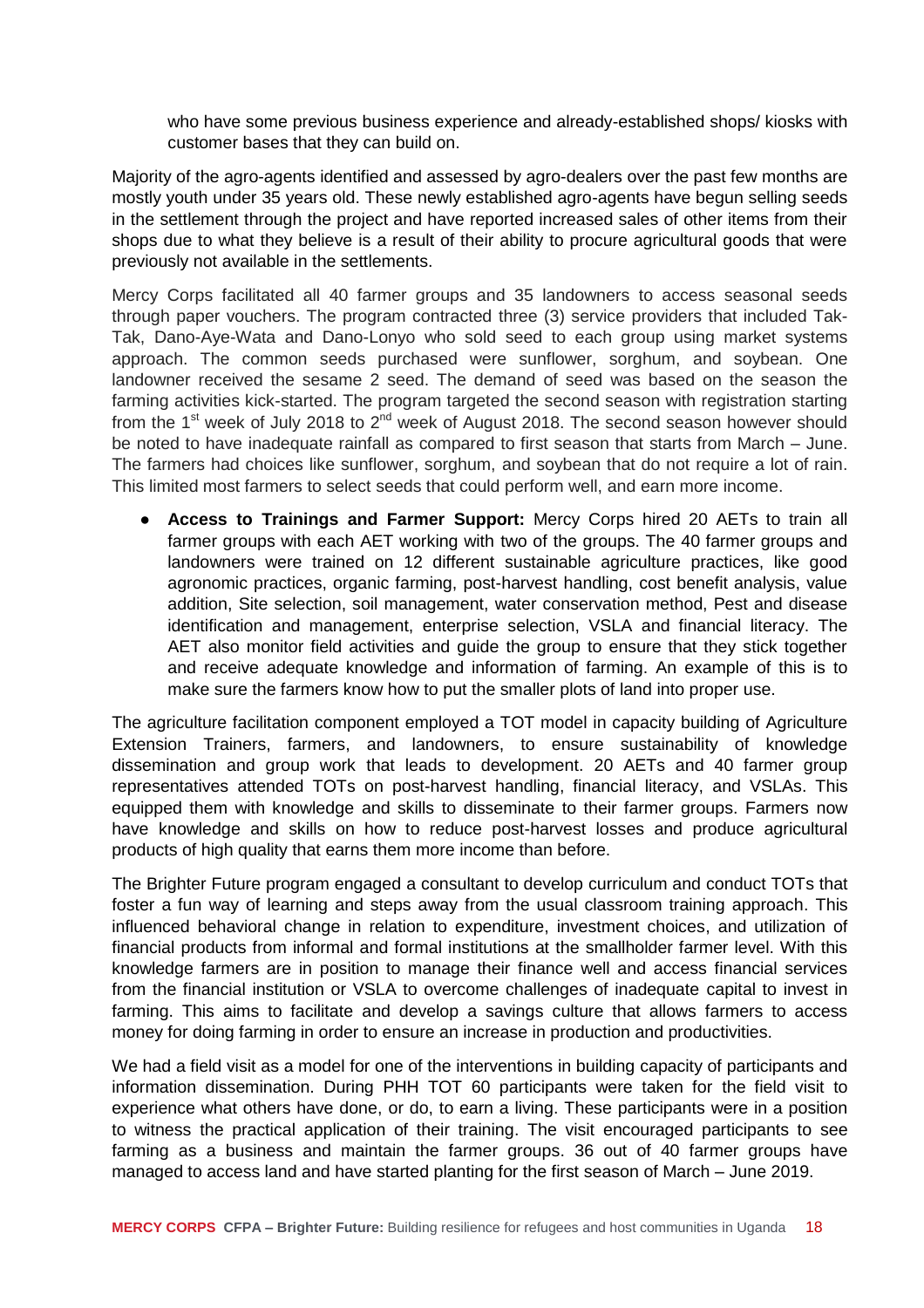● **Access to Markets and Market Behavior:** Mercy Corps conducted frequent assessments to get updated information on the situation of these refugee farmers. Our understanding is that access to land remains a critical challenge for refugee farmers to gain a real increase in agricultural income. The endline looked in-depth at how income levels and markets access changed for refugees at different levels. The 40 farmer groups were linked to the different market actors, and to the seed/produce buyers who come from a different location. This allowed the farmers to avoid the cost of delivery to a further distance market, because of the direct access provided through the linkage to the buyers.

During the second season of 2018, several farmer groups linked to previous agro-input dealers to buy improved and quality seed. This showed a new trend in the market system in a humanitarian setting. During monitoring, we learned that some more agro-input and output dealers opened their branch in the settlement to tap those farmers who usually travel to the town in an attempt to access seeds and other farming inputs.

# **Challenges**

- Feedback from monitoring and Agriculture Extension Trainers indicates that refugees claim to have little energy to plough land due to inadequate food supported with by OPM and UNHCR.
- The limited number of tillage service providers with efficiency of the tillage caused by dense tree coverage in the land, as well as inadequate arable land in the settlements.
- The refugees showed low interest towards farming at the beginning, citing the physiological effect of war. But through training and sensitization from AETs (Agriculture Extension Trainers) they were able to encompass farming as a means for earning income and eliminating food insecurity in households.
- Unfavorable weather during the second season affected crops like soya bean leading to poor performance crops. Cultural practices like leaving the animals to graze freely by themselves during the dry season have also affected the yield of crops, since they were grazing on planted crops. This heavily affected sorghum production, as the animals ate all of the sorghum crops. Not a single group was able to harvest sorghum.

# **Key Learnings**

- Mixing of refugees with host communities has built up good working relationships and enhanced easy access to land that ensured sustainability to farming practices.
- Introducing tillage service has created a big opportunity for the host community to do farming as a business, enlarged agricultural production area, and enabled beneficiaries or participants to spend time for other income generating activities.
- Engaging tillage services provided opportunity for farmers to see the advantages of farming on larger piece of land for increased production and productivity.
- Engaging agro input and output dealers in refugee's settlement has enhanced beneficaries' access to quality seed, and farming inputs, as well as business coverage of input dealers.
- Training and capacity building helped to improve beneficiaries' knowledge in farming that ensured production of quality products, increase in production, and use of quality seed to increase productivity.

# **Objective 3: Increasing off-farm incomes among youth in refugee and host communities by means of micro business or other income generating activities.**

## **Step 1: Creating awareness**

The team discussed internally about different kinds of approaches to reach youth with potential ideas of business. With the concept that local people already have ideas, the conclusion was to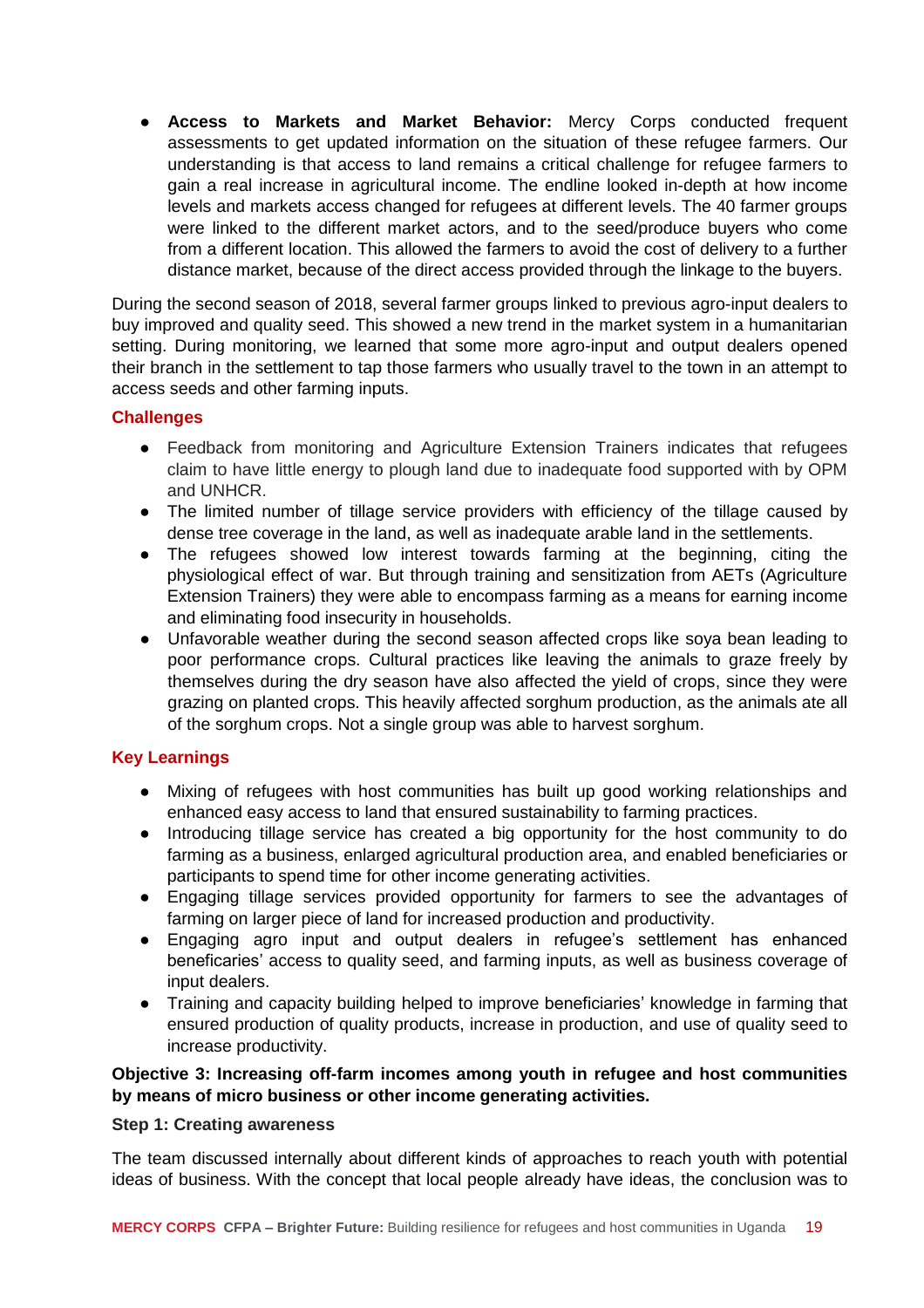create awareness of opportunities and request those potential business groups to provide us with their own business proposals.

To better serve the purpose of awareness, an advertisement was made by the team which included a written instruction, a demonstration graph, and a business proposal template. Through the community leadership structures, the team successfully reached refugee and host communities within and around Palabek refugee settlement.

This approach proved successful. Within a period of 4 weeks, the team received 450 proposals, which provided sufficient candidates of potential business proposals.

*Illustration of business proposal (Photo by Mercy corps)*

# **Step 2: Proposal screening Process**

While creating awareness was an important factor for programmatic success, the team also realized the importance of equality. A scorecard was formulated to ensure that the process of shortlisting was fair and transparent. Two staff worked to score the 450 business proposals and the top 150 for the first phase of the selection process. The final 150 groups were subjected to training in small scale-business training to improve on their business proposals and later, the team selected 100 target IGA beneficiaries out of the 150 trained and supported with business grants.

#### **Step 3: Recruitment of business mentors**

The Brighter Future program hired business mentors, which was a critical activity of the business component. The business mentors were required to have technical skills, but also business experience so they could understand the difficulties and requirements of the groups better.

A scope of work and a concept note for business mentors were developed. Eight mentors were recruited, starting to work from September 2018 to April 2019. These eight mentors worked closely with 100 IGA groups by providing training, mentorship, and monitoring of the program. The successfully selected eight mentors came with business experience in restaurants, retailing, animal raising, liquid soap making, and entertainment.

## **Step 4: Capacity building - business skills**

A set of training curricula were tailored for the 150 groups to understand income generation activities based on SWOT analysis, with the purpose of group members clarifying together their initiatives, strengths, weakness, opportunities, and threats. A more extensive study capacity building was provided for more than 3 months to the 100 IGA groups on a one off activity, including value chain analysis and marketing and cash flow projection, so that the groups could rewrite more feasible ideas of their IGA.

#### **Step 5: Finalize the selection of groups**

In order to measure the training outcome, the team developed a quiz. The top 100 groups were then selected, based on the quiz results and attendance. Based on what they learned from the training, many groups renewed their proposals with new knowledge and ideas.

#### **Step 6: Build linkage between mentors and groups for sustainability**

After the 100 group were selected, each mentor was pared with 12 or 13 groups. Through group formation, business groups started to build linkages and personal relations with their mentors. From the mentors' reports, it was clear that this decision led to positive movement. All mentors were familiar with their groups and understand those businesses. Moreover, they provided advice and instruction with their own initiative.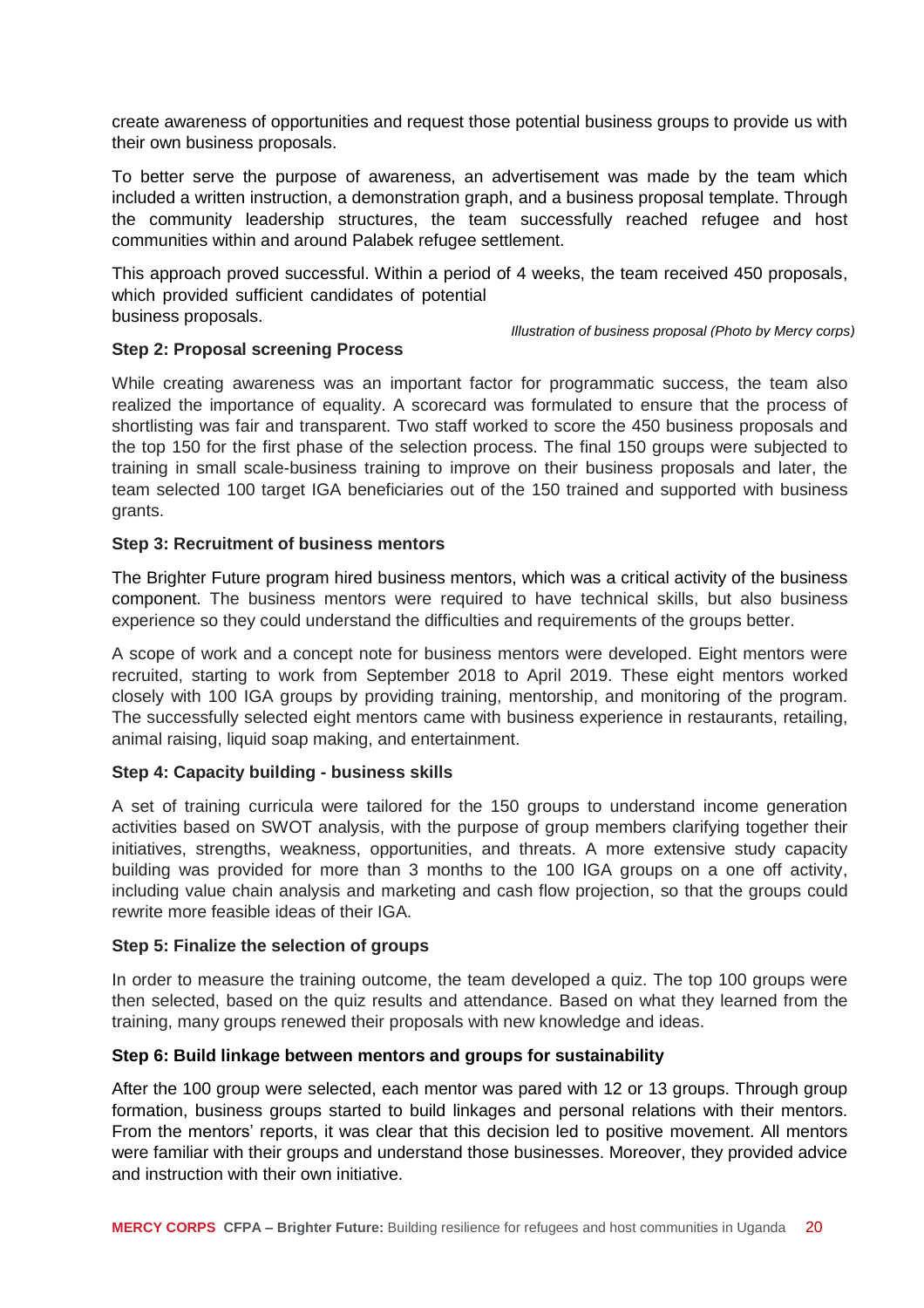The outcome of the linkage-building was outstanding. The team constantly received reports that mentors and business groups kept in touch after the period of service. It was predicted that this relationship will continue to exist in the future and generate benefits for both mentor and mentee.

#### **Step 7: Exposure visit – Study tour**

To give even greater opportunity for those potential businesspersons to grasp skills and business ideas, the team arranged a business tour for 100 groups. The whole activity took place from the 4-7 October 2018.

In this trip, the team provided an opportunity for groups to learn more about value chain in the Gulu Main Market setting, which showed them how one of the most successful markets in Uganda functions. Brighter Future believes that seeing multiple areas of Uganda and styles of business allow attendees to get more ideas for their on-going or start-up businesses.

Brighter Future linked business owners of barbershops, restaurants, small-scale commerce shops, and butcher shops, where majority of our business groups focused. These business owners gave lectures on business record keeping and marketing. These conversations with current business owners improved the confidence and business knowledge of the IGA groups.

#### **Step 8: Allocating funds through the mobile money system**

To make sure the fund is rightfully used, the program team decided to allocate the money at two separate times. For the first time, 50% of the fund, which was about \$50 USD, was transferred to each one of the 100 IGA groups by their mobile money account. One month later the second payment was made based on the previous records and accountability.

#### **Step 9: Close mentoring and monitoring**

After the first transfer, the team mentored and monitored groups closely, with the help of our community structure and business mentors. Three-rounds of visits were made to each group to ensure the money was used properly. To measure mentor's performance, a reporting template was developed for mentors to use when they reached out to those group. This template provided huge advantages later when groups questioned the criteria of the second transfer. It was declared that only successful groups may receive the second transfer. In addition, groups were also required to acquire receipts when they procure anything with funds from this program.

All groups were monitored based on the template and requirements provided from the team. Several challenges occurred during the monitoring process. 1) About 20% of groups decided to change their business to different sectors. 2) Those groups that implement animal raising could not provide receipts because this kind of deal is not a recorded business, and 3) Group members ( each group consisting of 3 members) sometimes did not work closely with each other.

To address those challenges, the program team worked closely with business mentors to: 1) recheck their business type and the status. 2) Make on-site visits for those groups that work in animal raising to monitor their work and evaluate the condition. 3) Frequently mentor those groups to ensure they work together and facilitated the constructive internal communication.

In the first round, 68 businesses were considered as successful through routine monitoring information, and 15 were put on a waiting list for further evaluation as enough data was to be collected to verify their successes. In the second round, on-site visits were equally done to double confirm the outcome of the first and second grant transfers. As a result, 80 of the groups out of the 100 groups were considered to be successful from the monitoring information.

## **Step 10: Allocate the other 50% of the funds to successful groups**